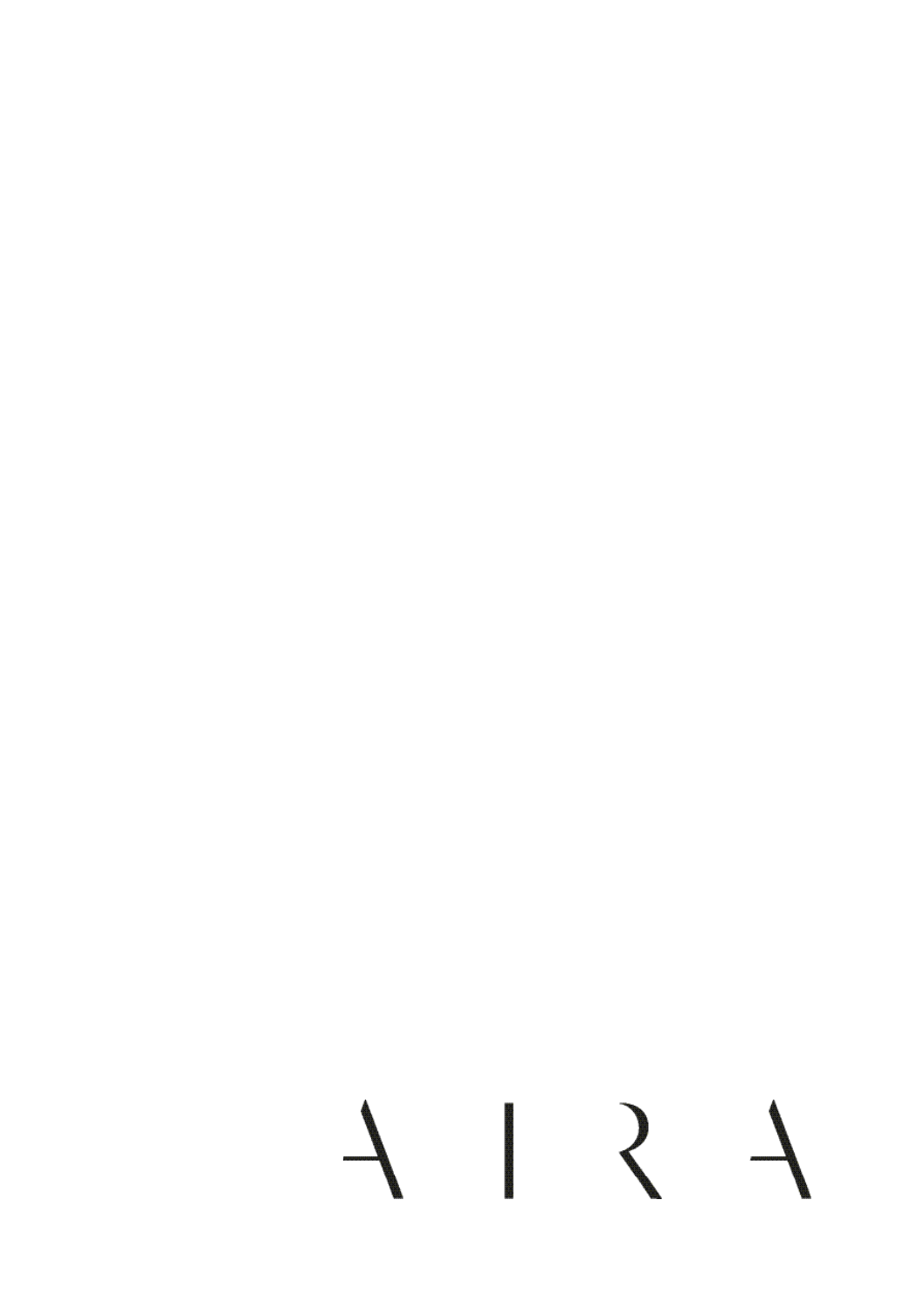from the cellar

*we've enjoyed the process of compiling some of our favorite producers' wines from some of our favorite regions of the world. this list will change frequently as we continue to explore, and we look forward to sharing our discoveries.* 

*there are many more bottles to be had than what you see here, so if you're looking for a particular vintage, cru, or producer, let's talk about it!*

*we're always here to help. don't hesitate to ask. happy hunting!*

Alexandra Karosis Wine Director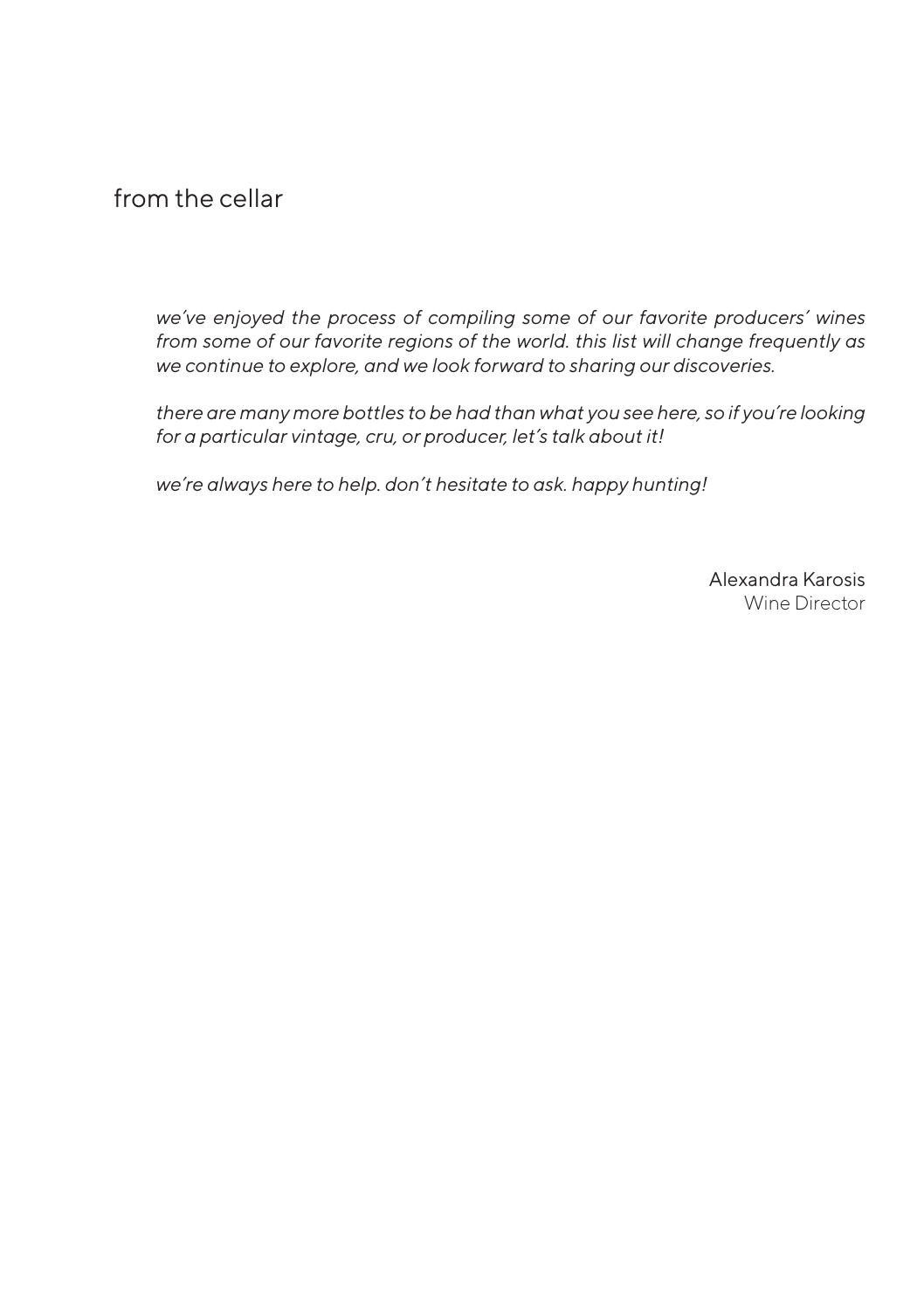| blanc de blancs | Oudiette Gras d'Huile                                      | 1700  |
|-----------------|------------------------------------------------------------|-------|
|                 | Drémont Père et Fils & Savart Grand Cru Éphémère Cuvée 009 | 2000  |
|                 | Jacques Selosse Substance (d. 10/20)                       | 5650  |
|                 |                                                            |       |
|                 | Domaine Vincey Grand Cru Oger 2016                         | 1700  |
|                 | Robert Moncuit Grand Cru Chétillons 2015                   | 2150  |
|                 | Dhondt-Grellet Grand Cru Bateau 2015                       | 2450  |
|                 | Pierre Péters Grand Cru Montjolys 2014                     | 2950  |
|                 | Agrapart Grand Cru Vénus 2014                              | 3500  |
|                 | Chartogne-Taillet Heurtebise 2013                          | 1900  |
|                 | Pol Roger 2013                                             | 1950  |
|                 | Taittinger Grand Cru Comtes de Champagne 2007              | 5500  |
|                 | Charles Heidsieck Blanc de Millénaires 2006                | 3650  |
|                 | Diebolt-Vallois 2004                                       | 2550  |
|                 | Krug Clos du Mesnil 2000                                   | 29500 |
|                 | Salon Grand Cru Le Mesnil 1990                             | 20500 |
| blends          |                                                            |       |
|                 | Vincent Renoir Grand Cru Verzy                             | 1250  |
|                 | Gaspard Brochet Brut Nature 333.a                          | 1500  |
|                 | Jules Brochet Brut Nature Prémice                          | 1550  |
|                 | Emmanuel Brochet 1er Mont Benoit (2018)                    | 1850  |
|                 | Bérêche Reflet d'Antan (d. 12/19)                          | 3100  |
|                 | Krug Grande Cuvée 169ème Édition                           | 4500  |
|                 | Paul Bara Grand Cru Bouzy 2014                             | 1550  |
|                 | Vilmart 1er Coeur de Cuvée 2013                            | 2300  |
|                 | Pierre Paillard Grand Cru Grande Récolte 2012              | 2250  |
|                 | Doyard Grand Cru Lumières 2008                             | 4100  |
|                 | Dom Pérignon 2006                                          | 5350  |
|                 | Bollinger Grande Anné 2004                                 | 5900  |
|                 | Philipponnat Clos des Goisses 2002                         | 5950  |
|                 | Fleury Cuvée Robert Fleury 2002 magnum                     | 3800  |
|                 | Krug 2000 magnum                                           | 14500 |
|                 | Veuve Cliquot Ponsardin 1990                               | 4500  |
|                 | Louis Roederer Cristal 1990                                | 13950 |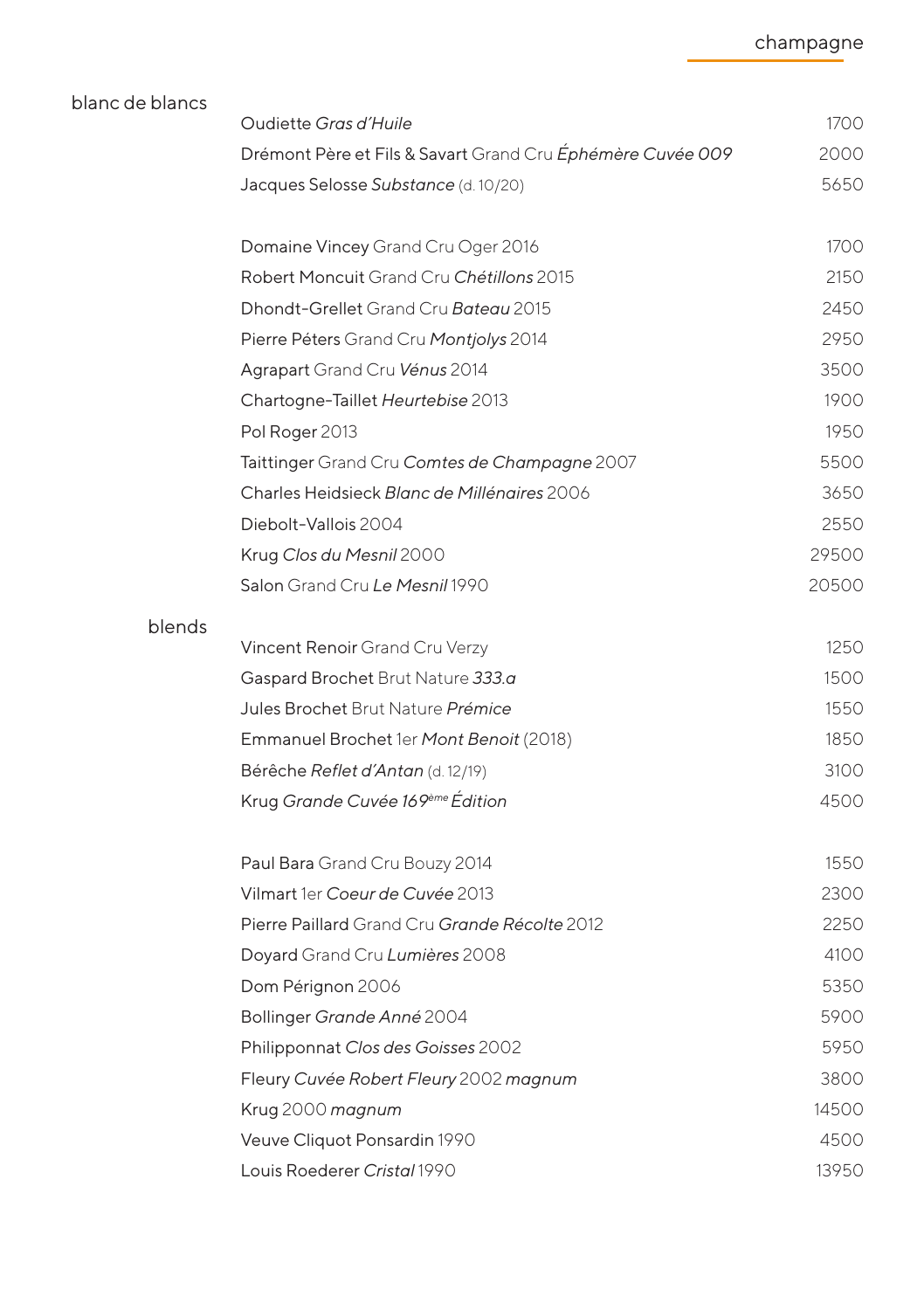| blanc de noirs |                                                      |      |
|----------------|------------------------------------------------------|------|
|                | Christophe Mignon Brut Nature ADN de Meunier         | 1200 |
|                | Nicolas Maillart 1er Montchenot                      | 1600 |
|                | Jérôme Prévost La Closerie Les Béguines (2018)       | 2750 |
|                | Ulysse Collin Maillons (2017)                        | 2400 |
|                | Egly-Ouriet Grand Cru VV (d. 07/18)                  | 2950 |
|                | Cédric Bouchard Roses de Jeanne Ursules 2017         | 1850 |
|                | Bérêche Grand Cru Mailly 2014                        | 2600 |
|                | Georges Laval Hautes Chèvres 2014                    | 3350 |
|                | Régis Poissinet Irizée 2013                          | 1950 |
|                | Lacourte Godbillon 1er Chaillots 2013                | 2100 |
|                | Jaquesson Dizy Terres Rouges 2013                    | 2950 |
|                | Eric Rodez Empreinte de Terroirs 2000                | 4350 |
| rosé champagne |                                                      |      |
|                | Ulysse Collin Rosé Saignée Maillons (2016)           | 2600 |
|                | Egly-Ouriet Rosé Grand Cru (2016)                    | 2650 |
|                | Tarlant Rosé Brut Nature Zéro                        | 1450 |
|                | Laherte Rosé de Meunier                              | 1600 |
|                | Thomas Perseval Rosé Brut Nature Saignée Masure 2015 | 1450 |
|                | Louis Roederer Rosé Cristal 2013                     | 6950 |
|                | Vilmart 1er Rosé Grand Cellier Rubis 2010 (d. 11/14) | 2150 |
|                | Krug Rosé 2008 35cl                                  | 3550 |
|                | Dom Pérignon Rosé 2005                               | 6550 |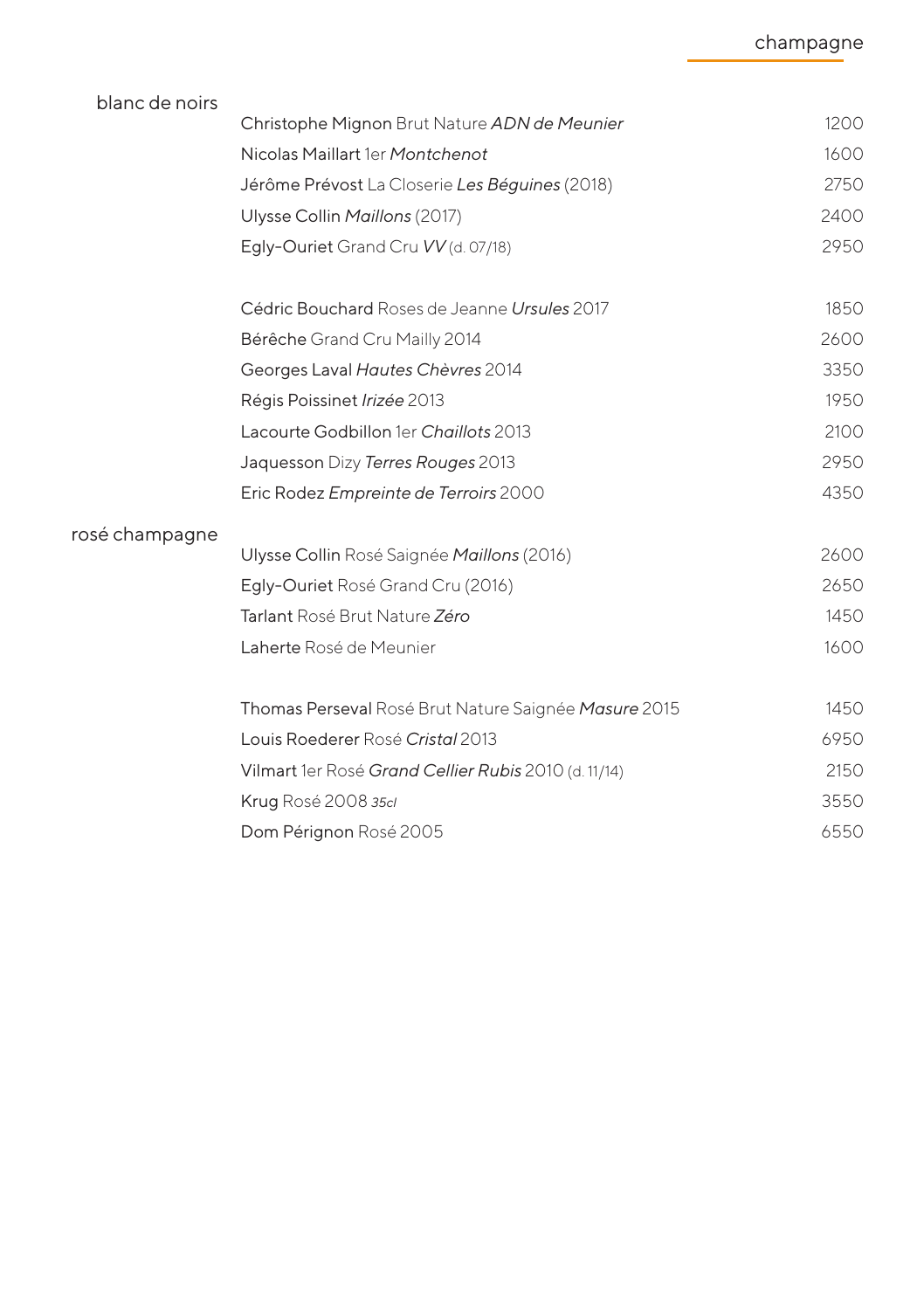#### sparkling

| sparkling wine |                                                                  |      |
|----------------|------------------------------------------------------------------|------|
|                | Exton Park Blanc de Noirs // Hampshire, EN                       | 1000 |
|                | Tissot Crémant de Jura // Jura, FR                               | 1150 |
|                | Huet Vouvray Petillant Réserve 2009 // Loire Valley, FR          | 1300 |
|                | Peter Lauer Riesling Sekt Reserve 1991 // Mosel, DE              | 1150 |
|                | Loimer Brut Rosé Reserve 2017 // Niederösterreich, AT            | 800  |
|                | Filipa Pato Rosé 3B 2019 // Bairrada, PT                         | 600  |
|                |                                                                  | rosé |
| italy          | Cristiana Tiberio Cerasuolo d'Abruzzo 2019 // Abruzzo            | 600  |
|                | Valentini Cerasuolo d'Abruzzo 2010 // Abruzzo                    | 2450 |
|                |                                                                  |      |
|                | Emidio Pepe Cerasuolo d'Abruzzo 2001 // Abruzzo                  | 2950 |
|                | GD Vajra Rosato Rossabella 2018 // Piemonte                      | 500  |
| france         | Pierre-Yves Colin-Morey Rosé de Pinot Noir 2020 // Burgundy      | 950  |
|                | Tempier Bandol Rosé 2018 // Bandol                               | 1200 |
|                | Thibaud Boudignon Rosé de Loire 2017 // Loire Valley             | 750  |
|                | l'Anglore Tavel 2017 // Southern Rhône                           | 1100 |
|                | Olivier Horiot Rosé des Riceys En Barmont 2014 // Aube           | 1050 |
| spain          | Frisach Rosat /'Abrunet 2019 // Terra Alta                       | 500  |
|                |                                                                  |      |
|                | Dominio del Aguila Clarete Pícaro 2016 // Ribera del Duero       | 850  |
|                | López de Heredia Rosado Gran Riserva Viña Tondonia 2010 // Rioja | 1750 |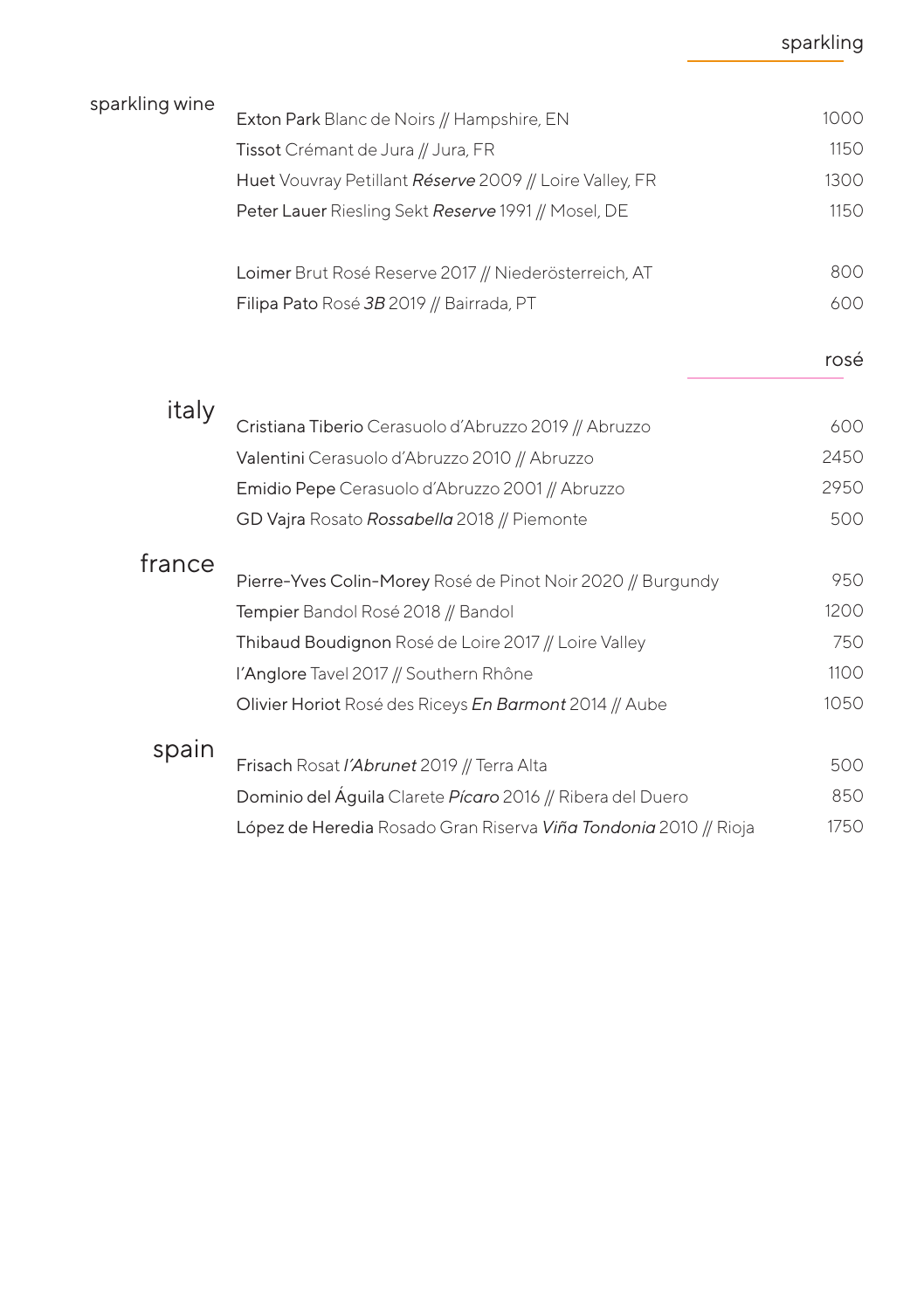#### germany

| mosel       | Egon Müller Riesling Scharzhof 2020                              | 1550 |
|-------------|------------------------------------------------------------------|------|
|             | Peter Lauer Riesling Unterstenberg Faß 12 2019                   | 1200 |
|             | Van Volxem Riesling Saar 2018                                    | 750  |
|             | Günther Steinmetz Riesling Trocken Piesporter Goldtröpfchen 2012 | 1000 |
|             | Falkenstein Riesling Kabinett Alte Reben 8 2019                  | 850  |
|             | Schloss Lieser Riesling Kabinett Juffer 2018                     | 800  |
|             | Prüm Riesling Kabinett Wehlener Sonnenuhr 2018                   | 1350 |
|             | AJ Adam Riesling Kabinett Dhroner Hofberg 2016                   | 650  |
|             | Clemens Busch Riesling Spätlese Marienberg GK 2020               | 1250 |
|             | Willi Schaefer Riesling Spätlese Graacher Himmelreich 2015       | 900  |
|             | Selbach-Oster Riesling Spätlese Zeltinger Sonnenuhr Rotlay 2008  | 1200 |
|             | Zilliken Riesling Spätlese Saarburger Rausch 2003                | 950  |
| rheinhessen | Wittmann Riesling Trocken 2018                                   | 1000 |
|             | Wagner Stempel Scheurebe 2018                                    | 600  |
|             | Keller Riesling GG Morstein 2015                                 | 9500 |
| rheingau    | Peter Jakob Kühn Riesling GG Sankt Nikolaus 2018                 | 1500 |
| nahe        | Marcus Hees Riesling Trocken Römerstich 2020                     | 800  |
|             | Emrich-Schönleber Riesling Mineral 2019                          | 950  |
| pfalz       | Ökonomierat Rebholz Riesling GL Kastanienbusch 2018              | 1550 |
| austria     |                                                                  |      |
| wachau      | Knoll Riesling Smaragd Ried Kellerberg 2015                      | 1950 |
|             | Hirtzberger Riesling Federspiel Steinterassen 2011               | 1700 |
|             |                                                                  |      |
|             | Nikolaihof Grüner Veltliner Im Weinebirge 2015                   | 1200 |
|             | Peter Veyder-Malberg Grüner Veltliner Wösendorfer Hochrain 2014  | 1500 |

kamptal Bründlmayer Grüner Veltliner *Alte Reben* 2017

1100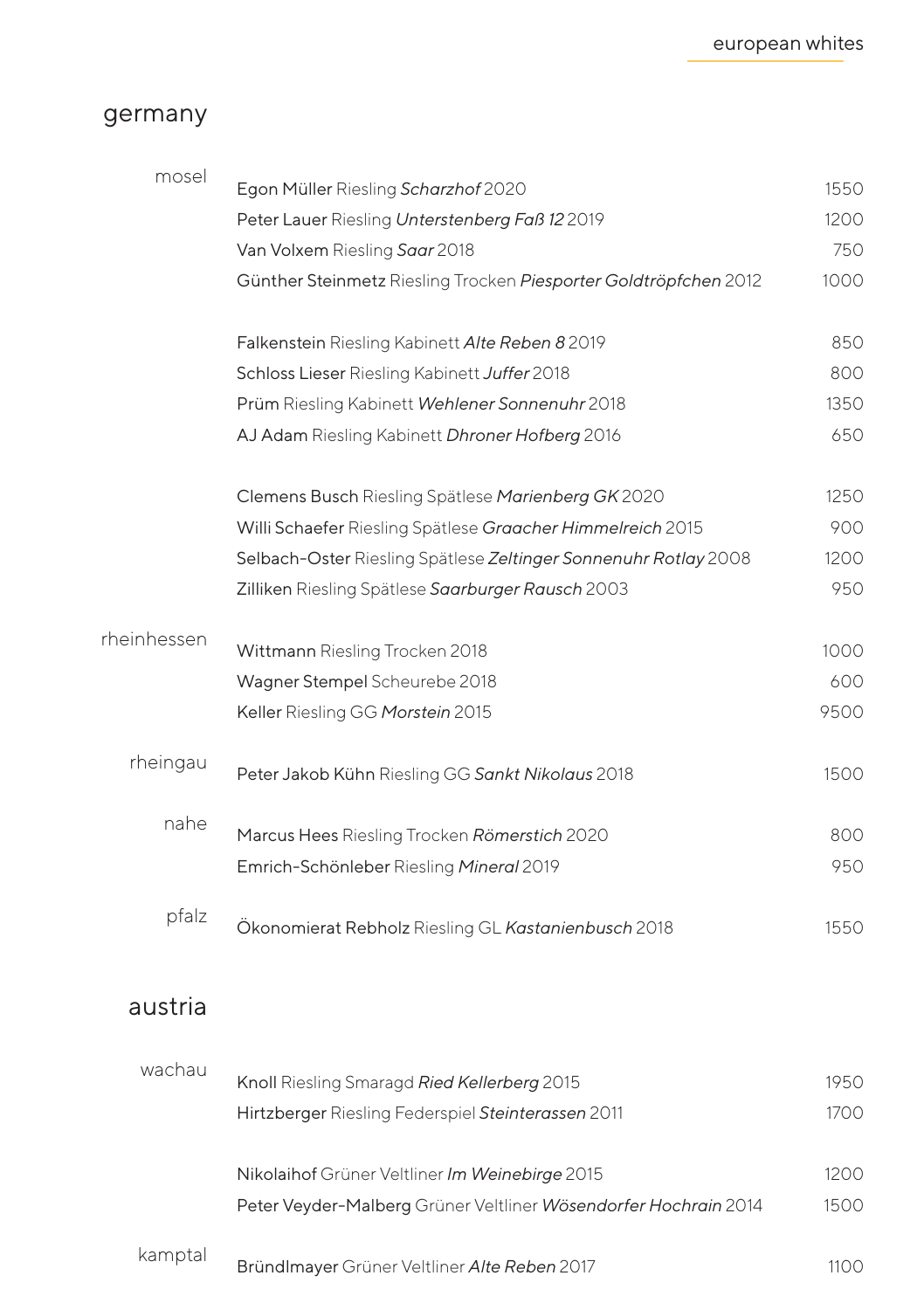| switzerland | Domaine Donatsch Completer Malanserrebe 2019 | 1500 |
|-------------|----------------------------------------------|------|
|             |                                              |      |

#### spain

| tenerife        | Envínate Palo Blanco 2017                                | 850  |
|-----------------|----------------------------------------------------------|------|
|                 | Suertes del Marques Vidonia 2017 magnum                  | 1600 |
|                 |                                                          |      |
| galicia         | Forjas del Salnes Albariño Leirana 2019                  | 900  |
|                 | Adega Entre Os Ríos Komokabras Albariño Lias 2018        | 600  |
|                 | Quinta da Muradella Gorvia Blanco 2012                   | 1000 |
|                 | Fillaboa Albariño 2010                                   | 950  |
| bierzo          | Raúl Pérez Ultreia Godello 2018                          | 850  |
| rioja           | López de Heredia Rioja Crianza Viña Gravonia 2012        | 1750 |
| vinos de madrid | 4 Monos Albillo Real 2018                                | 800  |
| priorat         | Terroir al Limit Priorat Historic 2016                   | 800  |
| andalucía       | Barbadillo Palomino Fino Ás de Mirabrás 2019             | 600  |
|                 | Callejuela Palomino Fino Hacienda de Doña Francisca 2018 | 700  |
|                 | Bodegas Poniente Fino Sherry Saca 1/20                   | 1250 |
|                 | Callejuela Manzanilla Sherry Añina 2016                  | 1050 |
|                 | Hidalgo Amontillado Sherry Tresillo                      | 1100 |
|                 |                                                          |      |
| portugal        | Aphros Loureiro Phaunus 2018 // Vinho Verde              | 900  |
|                 | Luis Seabra Veu de Xisto 2015 // Douro                   | 1200 |
|                 |                                                          |      |
| slovenia        |                                                          |      |
|                 | Klinec Medana 1. Classe Jakot 2018                       | 1100 |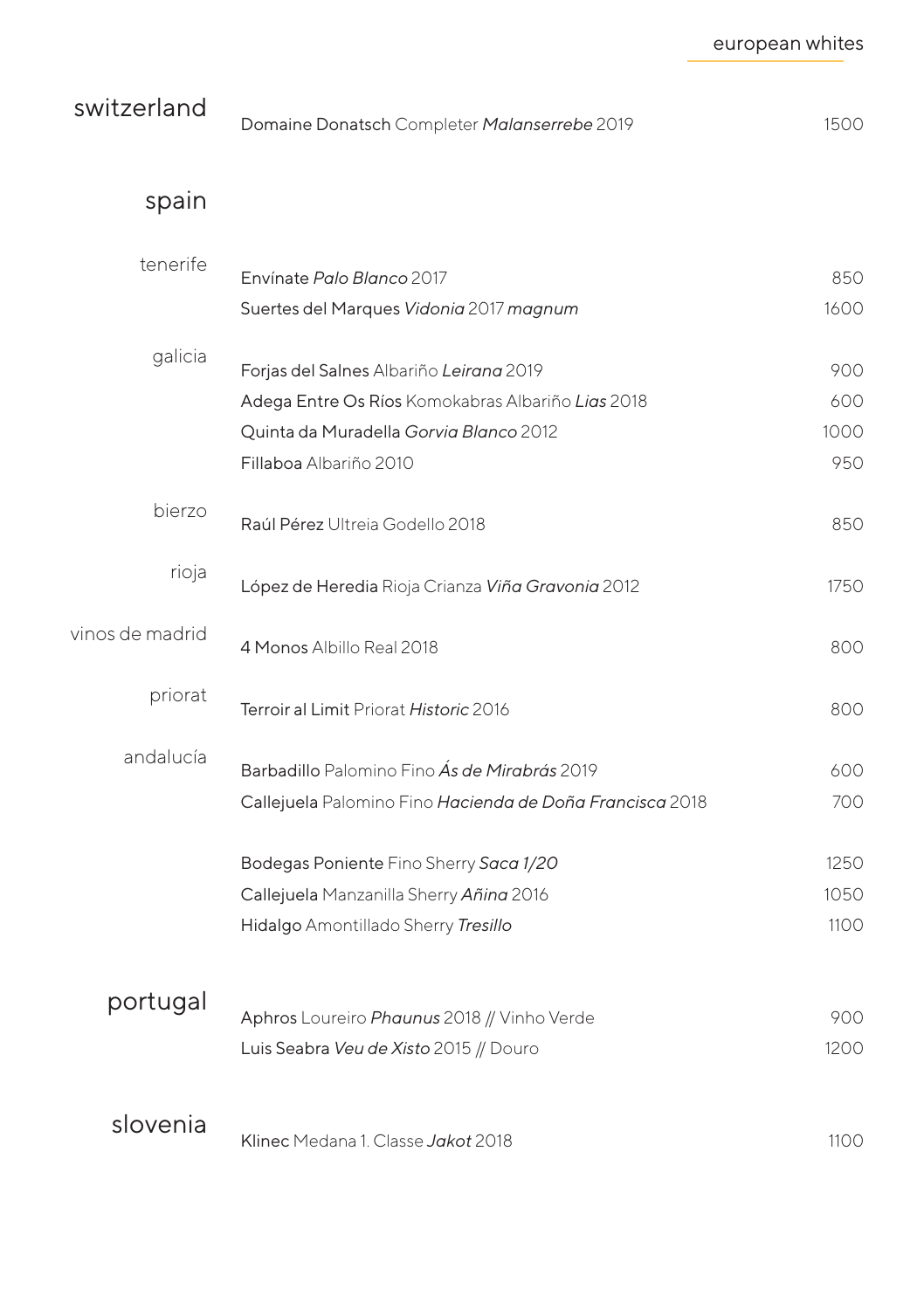## italy

| northern | Les Crêtes Valle d'Aosta Petite Arvine 2018                   | 700  |
|----------|---------------------------------------------------------------|------|
|          | Mitja Sirk Friulano 2018                                      | 750  |
|          | Edi Keber Collio 2017                                         | 800  |
|          | Foradori Fontanasanta Manzoni Bianco 2016                     | 750  |
|          | Borgo del Tiglio Collio Friulano 2014                         | 1300 |
|          |                                                               |      |
| central  | Terenzuola Colli di Luni Fosso di Corsano 2019                | 800  |
|          | Grattamacco Bolgheri Vermentino 2018                          | 1200 |
|          | Cristiana Tiberio Trebbiano d'Abruzzo Fonte Canale 2018       | 1600 |
|          | De Fermo Pecorino Superiore Don Carlino 2016                  | 700  |
|          | Villa Bucci Verdicchio dei Castelli di Jesi Riserva 2016      | 1300 |
|          | Monteraponi Trebbiano 2015                                    | 1400 |
|          | La Stoppa Ageno 2015                                          | 900  |
|          | Walter Massa Derthona Montecitorio 2013                       | 1550 |
|          | Valentini Trebbiano d'Abruzzo 2012                            | 2850 |
|          | Emidio Pepe Trebbiano d'Abruzzo 2007                          | 3100 |
| southern |                                                               |      |
|          | Girolamo Russo Etna Bianco Nering 2019                        | 1100 |
|          | Salvo Foti Etna Bianco Superiore Palmento Caselle 2019        | 2100 |
|          | Pietracupa Fiano 2018                                         | 850  |
|          | Benanti Etna Bianco 2018                                      | 650  |
|          | Olianas Vermentino di Sardegna 2018                           | 800  |
|          | Olivella Catalanesca del Monte Somma Katá 2017                | 600  |
| hungary  |                                                               |      |
| tokaj    |                                                               |      |
|          | István Szepsy Furmint Sec 2017                                | 1100 |
|          | Homonna Furmint Rány 2016                                     | 1200 |
|          | Királyudvar Tokaji Sec 2006                                   | 1550 |
| balaton  | Moric Hidden Treasures HID3 2017                              | 750  |
|          | Hatzidakis Skitali 2018 // Santorini                          | 1300 |
| greece   |                                                               |      |
|          | Sclavos Robola of Cephalonia Vino di Sasso 2017 // Cephalonia | 800  |
|          | Ligas Assyrtiko 2019 // Macedonia                             | 750  |
|          | Sigalas Assyrtiko 2017 // Santorini                           | 800  |
|          | Afianes Pithani 2017 // Ikaria                                | 1150 |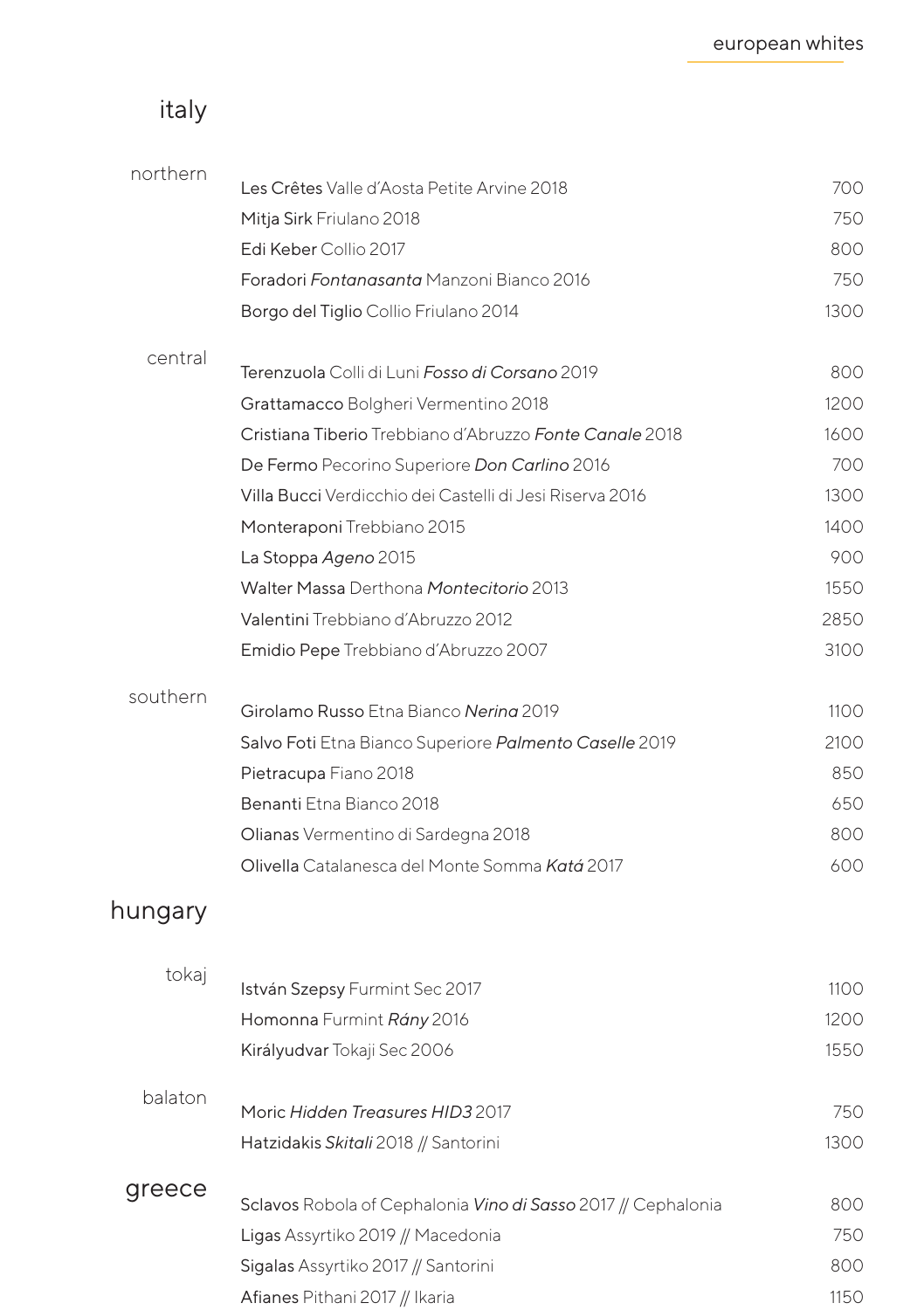# burgundy

| chablis   | Eleni & Edouard Vocoret Chablis En Boucheran 2019           | 1150 |
|-----------|-------------------------------------------------------------|------|
|           | Tribut Chablis 2019 magnum                                  | 2200 |
|           | Château de Béru Chablis Montserre 2018                      | 1200 |
|           | Dauvissat Chablis 2018                                      | 1950 |
|           | Raveneau Petit Chablis 2018 magnum                          | 3100 |
|           | Alice et Olivier de Moor Chablis 1er Mont de Milieu 2018    | 1450 |
|           | Pattes Loup Chablis 1er Vaillons 2018                       | 160  |
|           | Dauvissat Chablis 1er Vaillons 2009                         | 3950 |
|           | Gérard Duplessis Chablis 1er Montée de Tonnerre 2000 magnum | 2950 |
|           | Jean-Claude Bessin Chablis Grand Cru Valmur 2019            | 2000 |
|           | Jean-Paul & Benoît Droin Grand Cru Vaudésir 2019            | 1950 |
|           | William Fèvre Grand Cru Bourgros Côte Bouguerots 2014       | 2100 |
|           | Dauvissat Grand Cru Clos 2007                               | 5950 |
|           | Raveneau Grand Cru Blanchot 2007                            | 7950 |
| vézelay   | Camille Thiriet Vézelay Champs Cervin 2019                  | 1250 |
|           | Domaine de la Cadette Vézelay Chatelaine 2018               | 1200 |
| bourgogne | Les Horées Bourgogne Aligoté En Coulezain 2019              | 900  |
|           | Ramonet Bourgogne Aligoté 2017                              | 900  |
|           | Domaine Roulot Bourgogne Aligoté 2015                       | 1950 |
|           | Jean-Michel Guillon Bourgogne Pinot Blanc 2015              | 850  |
|           | Domaine Leroy Bourgogne Aligoté 2008                        | 1850 |
|           | Antoine Jobard Bourgogne Blanc 2019                         | 1300 |
|           | Domaine Roulot Bourgogne Blanc 2019                         | 1350 |
|           | Benjamin Leroux Bourgogne Blanc 2018                        | 800  |
|           | Vendangeur Masqué Bourgogne Blanc 2018                      | 950  |
|           | Henri Germain Bourgogne Blanc 2018                          | 1100 |
|           | Vincent Dancer Bourgogne Blanc 2018                         | 1400 |
|           | Chanterêves Bourgogne Blanc 2017                            | 1050 |
|           | Pierre Boisson Bourgogne Blanc 2017                         | 1150 |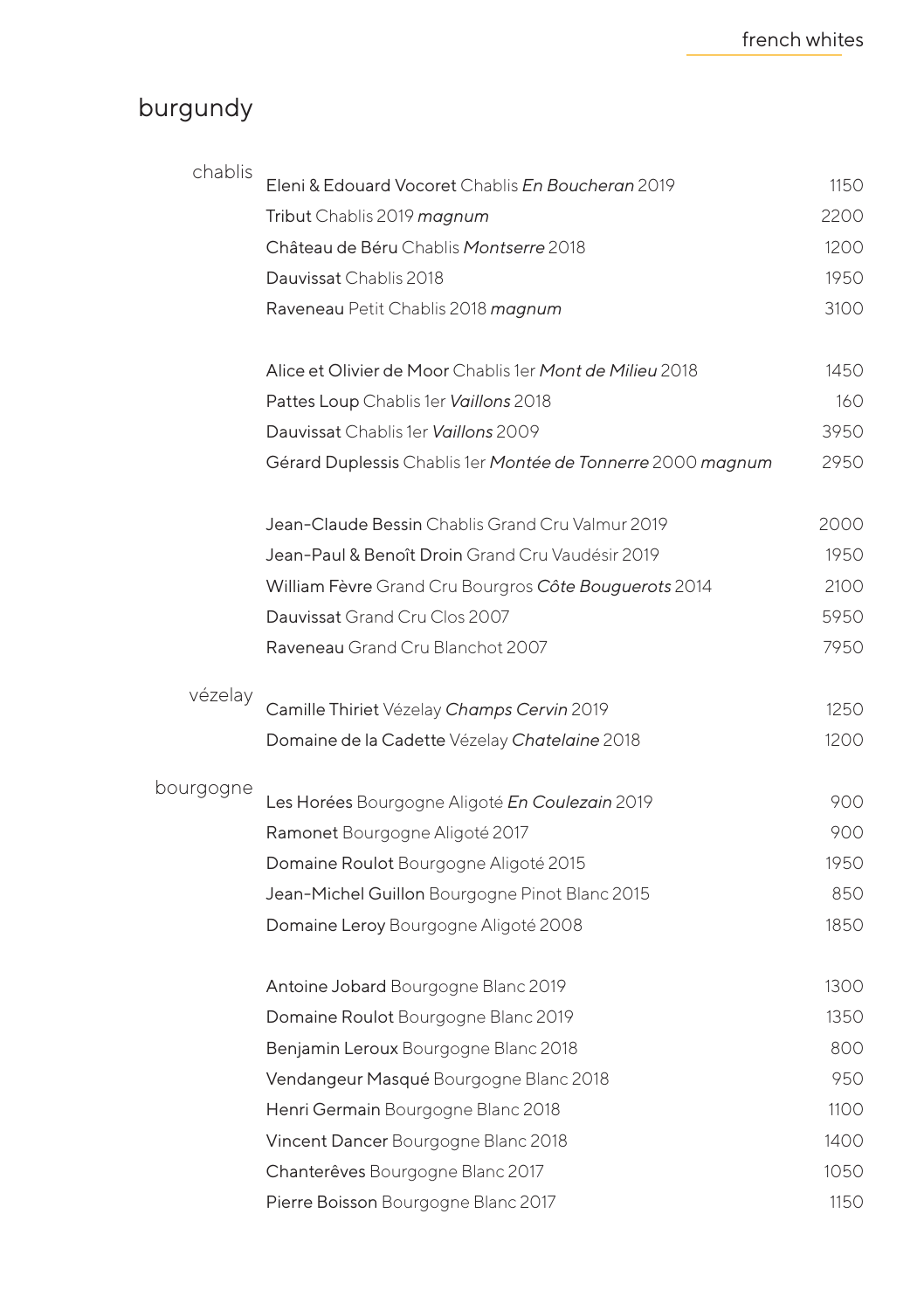|  | french whites |
|--|---------------|
|--|---------------|

| morey-st-denis     |                                                               |       |
|--------------------|---------------------------------------------------------------|-------|
|                    | Domaine Dujac Morey-St-Denis 2019                             | 2000  |
| corton-charlemagne |                                                               |       |
|                    | Domaine de Montille Grand Cru Corton-Charlemagne 2019         | 5950  |
|                    | Jean-Marc Roulot Grand Cru Corton-Charlemagne 2019            | 9250  |
|                    | Coche-Dury Grand Cru Corton-Charlemagne 2013                  | 45500 |
| savigny-lès-beaune | Chandon de Briailles Savigny-lès-Beaune Saucours 2018         | 1250  |
|                    | Bize Savigny-lès-Beaune 1er Aux Vergelesses 2012              | 1800  |
| beaune             |                                                               |       |
|                    | Drouhin Beaune 1er Clos des Mouches 2017                      | 2250  |
| auxey-duresses     | Pierre Boisson Auxey-Duresses 1er En Reugne 2010              | 1750  |
| meursault          |                                                               |       |
|                    | Pierre Girardin Meursault Chevalières 2019                    | 2250  |
|                    | Pierre-Yves Colin-Morey Meursault 2019                        | 2300  |
|                    | Javillier Meursault Tillets 2018                              | 1650  |
|                    | Genot-Boulanger Meursault Meix Chavaux 2018                   | 1550  |
|                    | Antoine Jobard Meursault 2018                                 | 1800  |
|                    | Y. Clerget Meursault Chevaliers 2018 magnum                   | 3450  |
|                    | Coche-Dury Meursault 2018                                     | 7950  |
|                    | Domaine Roulot Meursault Vireuil 2007                         | 7800  |
|                    | Henri Germain Meursault 1er Charmes 2018                      | 1950  |
|                    | Jean-Marc Roulot Meursault 1er Genevrières 2018               | 5500  |
|                    | Pierre Morey Meursault 1er Charmes 1985                       | 9750  |
| puligny-montrachet |                                                               |       |
|                    | François Carillon Puligny-Montrachet 2014 magnum              | 4800  |
|                    | Philippe Colin Puligny-Montrachet 2010                        | 2250  |
|                    | Jacques Carillon Puligny-Montrachet 1er Champs Canet 2019     | 2100  |
|                    | Domaine Leflaive Puligny-Montrachet 1er Clavoillon 2019       | 3450  |
|                    | Arnaud Ente Puligny-Montrachet 1er Champ-Gain 2017            | 9850  |
|                    | Etienne Sauzet Puligny-Montrachet 1er Champ Canet 2015 magnum | 6500  |
|                    | de Montille Puligny-Montrachet 1er Cailleret 2010             | 5250  |
| montrachet         |                                                               |       |
|                    | Joseph Drouhin Grand Cru Montrachet Marquis de Laguiche 2017  | 15500 |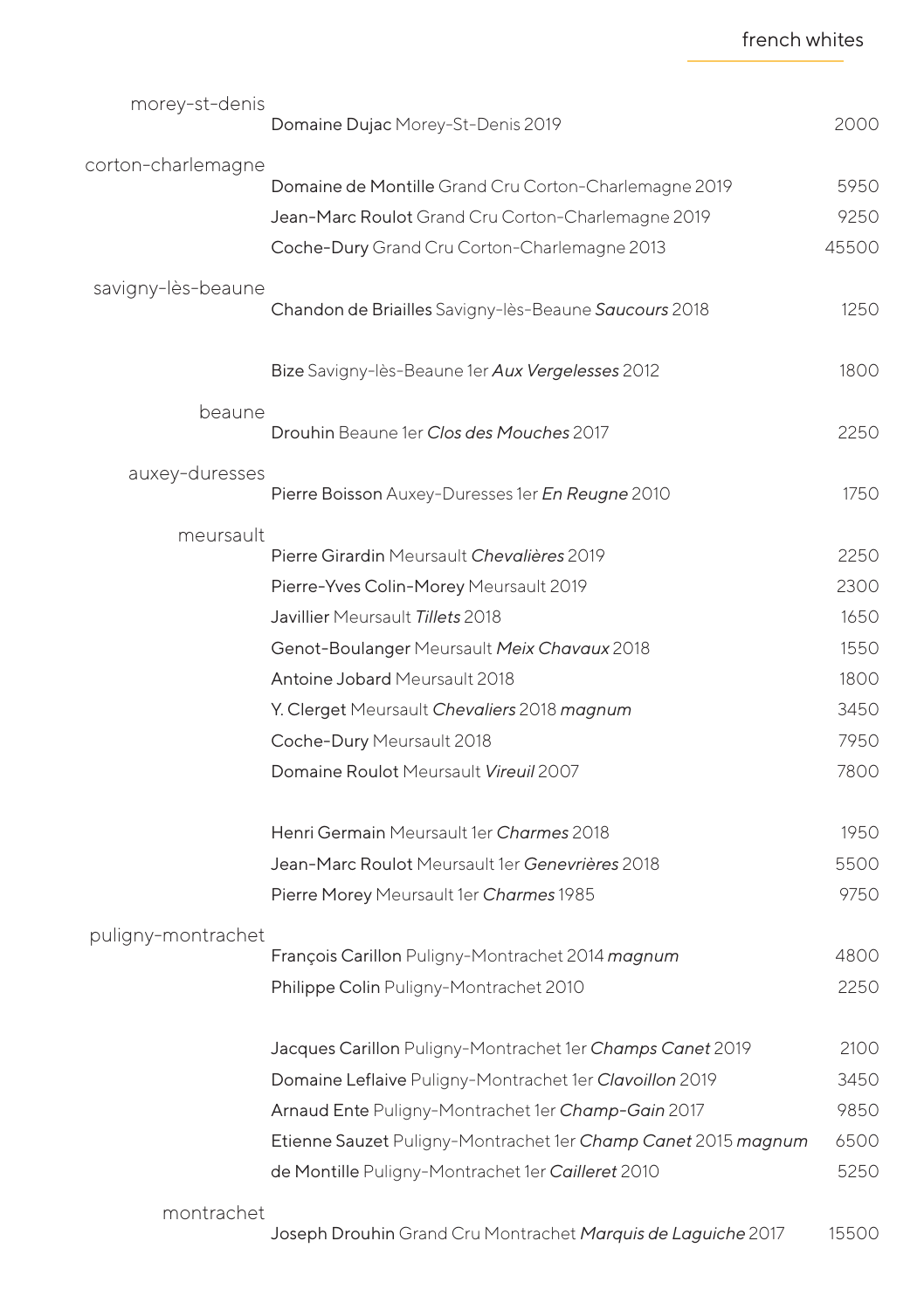| chassagne-montrachet |                                                                   |      |
|----------------------|-------------------------------------------------------------------|------|
|                      | Bachelet-Monnot Chassagne-Montrachet 2019                         | 1600 |
|                      | Michel Niellon Chassagne-Montrachet 2012                          | 2000 |
|                      | Marc Colin Chassagne-Montrachet Enseignières 2011                 | 1850 |
|                      | Bernard Moreau Chassagne-Montrachet 1er Maltroie 2018             | 2150 |
|                      | Vincent Dancer Chassagne-Montrachet 1er Romanée 2017              | 4500 |
|                      | Ramonet Chassagne-Montrachet 1er Caillerets 2011                  | 4900 |
|                      | Fontaine-Gagnard Chassagne-Montrachet 1er Caillerets 1993         | 3250 |
| maranges             | Bachelet-Monnot Maranges 1er Fussière 2018                        | 1400 |
| saint-aubin          | de Montille Saint-Aubin 1er En Remilly 2018                       | 1800 |
|                      | Pierre-Yves Colin-Morey Saint-Aubin 1er Hommage à Marguerite 2018 | 2500 |
| rully                | Dureuil-Janthial Rully Chêne 2019                                 | 1200 |
| saint-véran          | Heretiers du Comte Lafon Saint-Véran 2018                         | 1050 |
| pouilly-vinzelles    | La Soufrandière Pouilly-Vinzelles Quarts 2014                     | 1500 |
| mâcon                | Cordier Mâcon-Milly Lamartine Clos du Four 2017                   | 800  |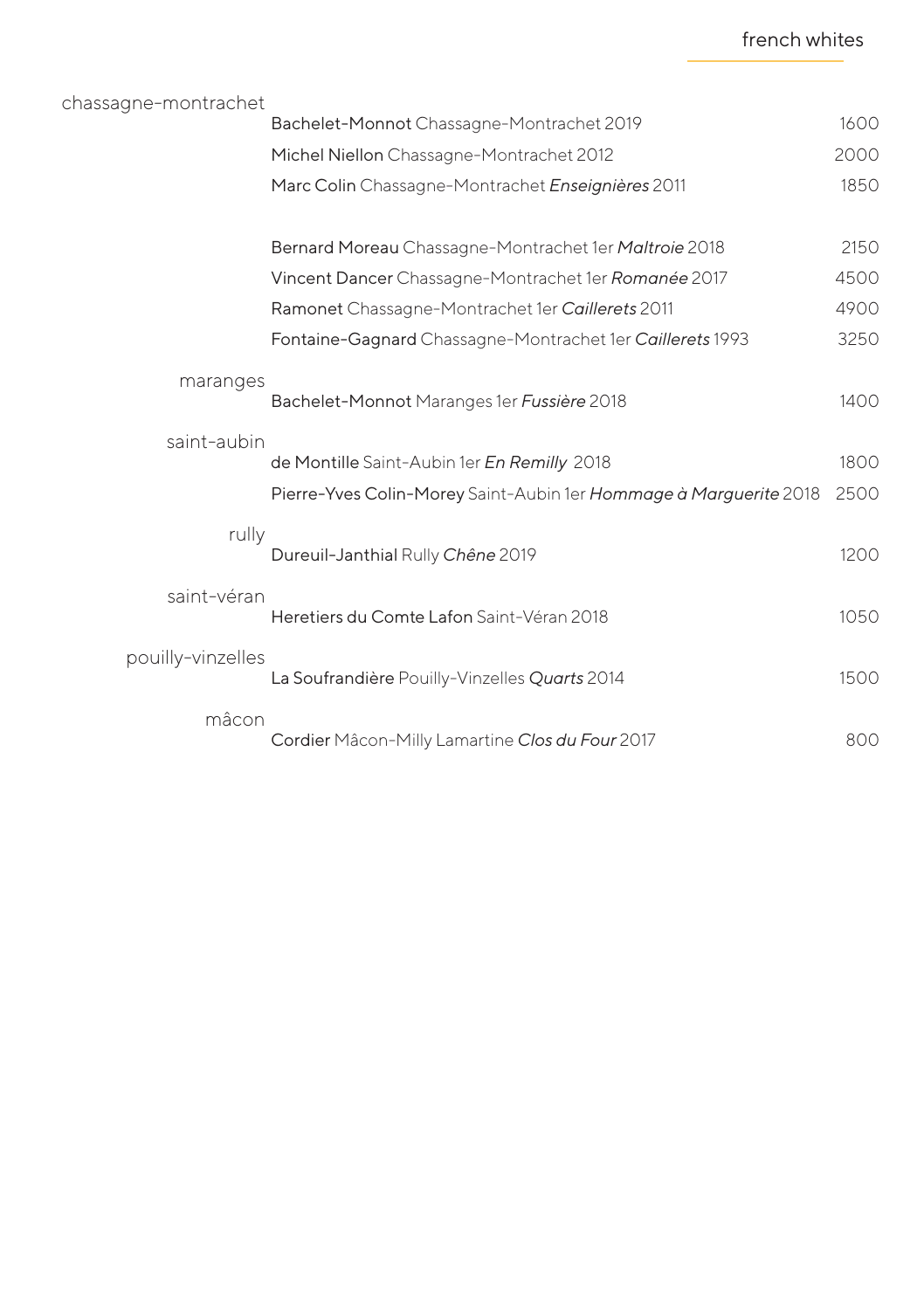# loire valley

| muscadet      | Domaine de Bellevue Muscadet Granit 2018                      | 600  |
|---------------|---------------------------------------------------------------|------|
|               | Domaine de l'Ecu Muscadet Granite 2018                        | 650  |
| savennières   | Château de Plaisance Savennières 2020                         | 1100 |
|               | Thibaud Boudignon Savennières Clos de Frémine 2019            | 1650 |
|               | Domaine des Baumard Savennières Clos du Papillon 2008         | 900  |
| anjou         | Thibaud Boudignon Anjou Blanc 2020                            | 1100 |
|               | Stéphane Bernaudeau Onglés 2016                               | 2500 |
| saumur        | Thierry Germain Saumur Clos l'Echelier 2016                   | 1400 |
|               | Brendan Stater-West Saumur Chapaudaises 2015 magnum           | 1950 |
| vouvray       | François Chidaine Vouvray Argiles 2017                        | 950  |
|               | Huet Vouvray Sec Mont 1995                                    | 2250 |
| sancerre      | Gérard Boulay Sancerre Monts Damnés 2020                      | 1200 |
|               | Vacheron Sancerre Chambrates 2016                             | 1500 |
|               | François Cotat Sancerre Grande Côte 2010                      | 2650 |
| menetou-salon | Domaine Pellé Menetou-Salon Blanchais 2020                    | 850  |
| pouilly-fumé  | Didier Dagueneau Pouilly-Fumé Pur Sang 2011                   | 3050 |
| jura          | Cellier Saint Benoit Arbois Pupillin Chardonnay Marcette 2019 | 1000 |
|               | Croix & Courbet Côtes de Jura En Beaumont 2019                | 1150 |
|               | Domaine du Pélican Arbois Savagnin Ouillé 2018                | 1100 |
|               | Renardière Arbois Pupillin Savagnin Quillé Terrasses 2016     | 800  |
|               | Maison Macle Côtes de Jura 2015                               | 1600 |
|               | Ganevat Côtes de Jura Chalasses VV 2014                       | 2500 |
|               | Rolet Arbois Tradition 1994 magnum                            | 2600 |
| savoie        | Domaine des Ardoisières Argile Blanc 2019                     | 800  |
|               | Guillaume Pin Apremont Croix du Plot 2019                     | 900  |
|               | Domaine des Côtes Rousses Pente 2018                          | 600  |
|               | Chevillard Roussette de Savoie 2018                           | 1100 |
|               | Nicolas Gonin Altesse 2017                                    | 650  |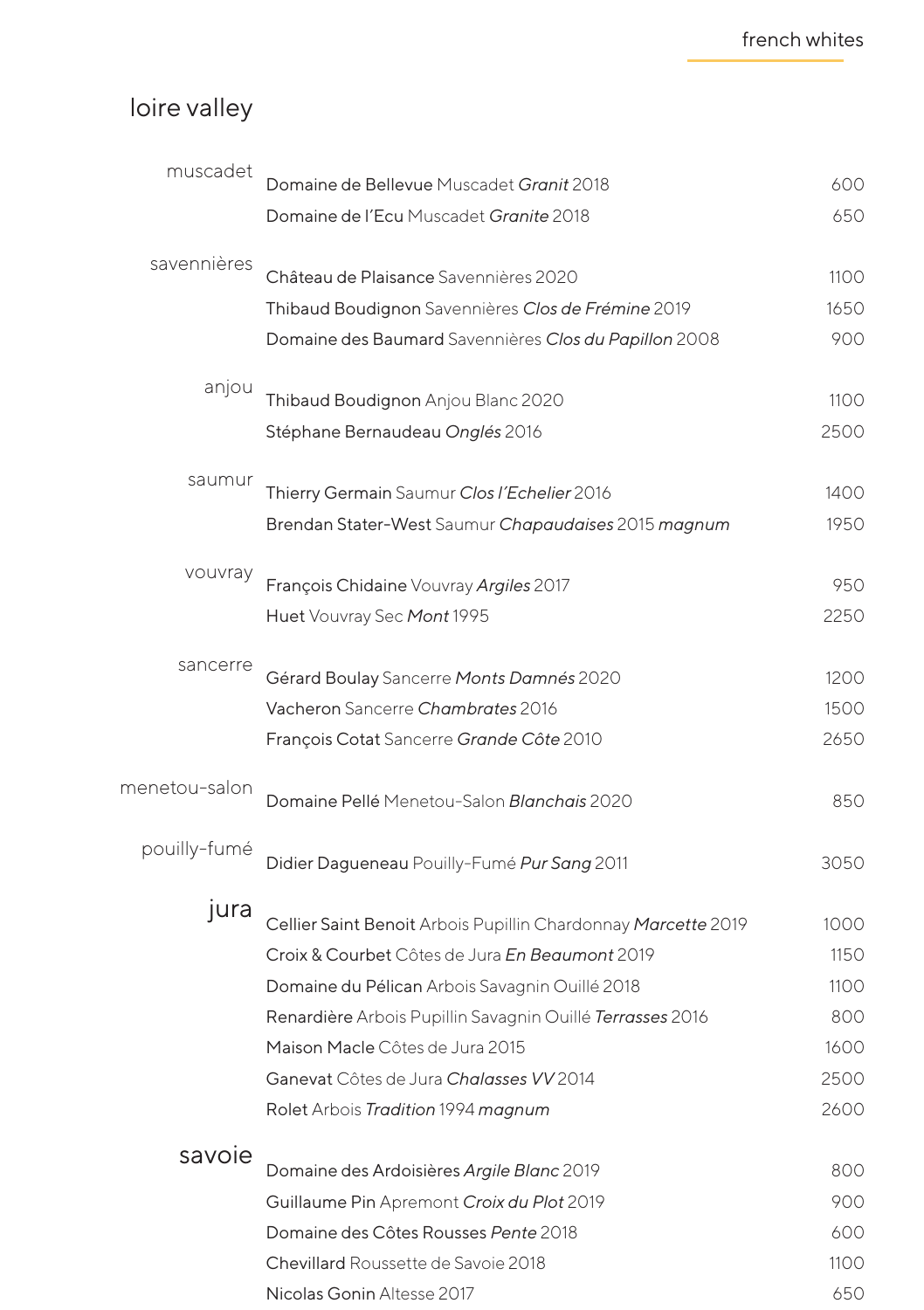#### french whites

| alsace          | Trimbach Riesling Cuvée Frédéric Emile 2011            | 1500  |
|-----------------|--------------------------------------------------------|-------|
|                 | Albert Boxler Riesling VT Grand Cru Sommerberg D 2011  | 1650  |
|                 | Marcel Deiss Riesling Grand Cru Schoenenbourg 1990     | 3100  |
| southern france |                                                        |       |
| rhône valley    | Clape Saint-Péray 2019                                 | 1450  |
|                 | Gonon Saint-Joseph Blanc Oliviers 2018                 | 1750  |
|                 | Éric Texier Brézème Vieille Roussette 2015             | 1100  |
|                 | Domaine Jamet Côtes-du-Rhône Blanc 2014                | 1200  |
|                 | Château Rayas Châteauneuf-du-Pape Blanc 2010           | 6950  |
|                 | Chave Hermitage Blanc 1990                             | 15500 |
| sud-est         |                                                        |       |
|                 | Tempier Bandol Blanc 2019                              | 950   |
|                 | Grange des Pères Pays d'Herault Blanc 2018             | 2950  |
|                 | Domaine de Trévallon Alpilles Blanc 2015               | 2800  |
| bordeaux        | Carbonnieux Pessac-Léognan Blanc 2014                  | 1200  |
|                 | Palmer Vin Blanc de Palmer 2010                        | 3950  |
|                 | Château Margaux Pavillon Blanc 2006                    | 4900  |
| sud-ouest       | Domaine de Souch Jurançon Sec 2016                     | 850   |
|                 |                                                        | 1950  |
|                 | Didier Dagueneau Jurançon Sec Jardins de Babylone 2015 | 1500  |
|                 | Arretxea Irouléguy Schistes 2015                       |       |
|                 | Clos Joliette Jurançon Sec 1984                        | 5500  |
| corsica         | Antoine Arena Patrimonio Carco 2016                    | 1300  |
|                 | Comte Abbatucci Diplomate d'Empire II Cavaliere 2013   | 2250  |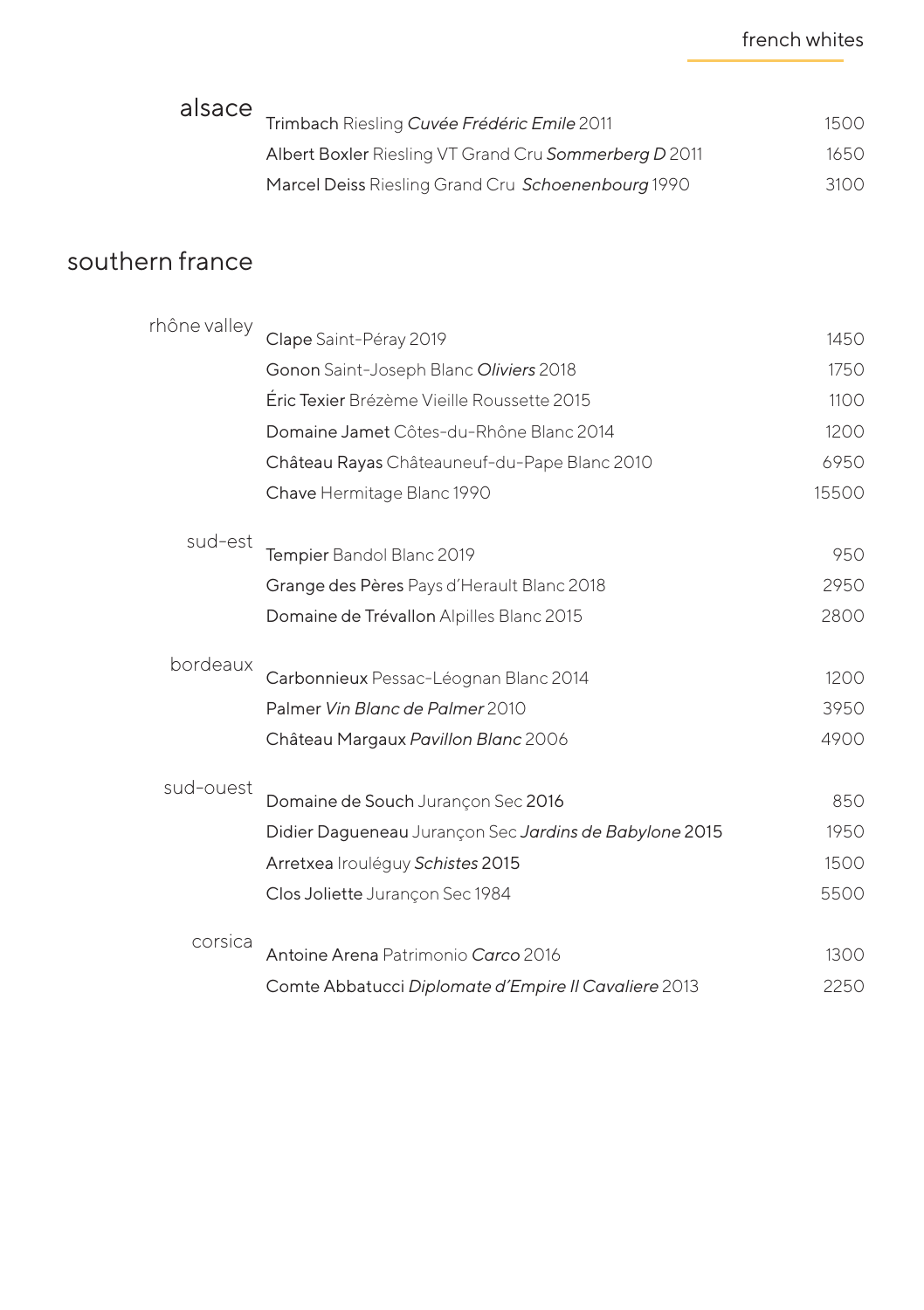## united states

| new york state | Empire Estate Riesling Reserve 2017 // Finger Lakes                                                                                       | 950                |
|----------------|-------------------------------------------------------------------------------------------------------------------------------------------|--------------------|
| california     | Massican Annia 2019 // Napa Valley<br>Jolie-Laide Melon Rodnick Farm Vineyard 2018 // Chalone<br>Lieu Dit Melon 2017 // Sta. Maria Valley | 1000<br>900<br>650 |
|                | Stolpman Sauvignon Blanc 2018 // Ballard Canyon                                                                                           | 750                |
|                | Arnot-Roberts Ribolla Gialla Vare Vineyard 2016 // Napa Valley                                                                            | 1300               |
|                | Hirsch Chardonnay 2019 // Sonoma Coast                                                                                                    | 1700               |
|                | Littorai Chardonnay B.A. Thieriot Vineyard 2019 // Sonoma Coast                                                                           | 2000               |
|                | Kistler Chardonnay Noisetiers 2019 // Sonoma Coast                                                                                        | 2450               |
|                | Tyler Chardonnay Zotovich Family Vineyard 2018 // Sta. Rita Hills                                                                         | 1500               |
|                | Sandhi Chardonnay Sanford & Benedict 2016 // Sta. Rita Hills                                                                              | 1350               |
|                | Long Meadow Ranch Chardonnay Feliz 2015 // Anderson Valley                                                                                | 1200               |
|                |                                                                                                                                           |                    |
| oregon         | Lingua Franca Chardonnay AVNI 2017 // Eola-Amity Hills                                                                                    | 1250               |
|                | Evening Land Chardonnay La Source 2017 // Eola-Amity Hills                                                                                | 1800               |
|                |                                                                                                                                           |                    |

## south africa

| swartland        | Testalonga El Bandito Mangaliza 2019 magnum          | 1950 |
|------------------|------------------------------------------------------|------|
|                  | <b>Badenhorst Chenin Blanc Secateurs 2018</b>        | 550  |
|                  | David & Nadia Chenin Blanc 2017                      | 900  |
| cape south coast | Lismore Sauvignon Blanc Barrel Fermented 2017        | 750  |
| australia        |                                                      |      |
|                  | Timo Mayer Chardonnay 2020 // Yarra Valley           | 1300 |
|                  | Pooley Chardonnay Cooinda Vale 2019 // Tasmania      | 1450 |
| new zealand      | Kumeu River Chardonnay Maté's Vineyard 2018 // Kumeu | 1500 |
| argentina        | Chacra Chardonnay 2020 // Patagonia                  | 1850 |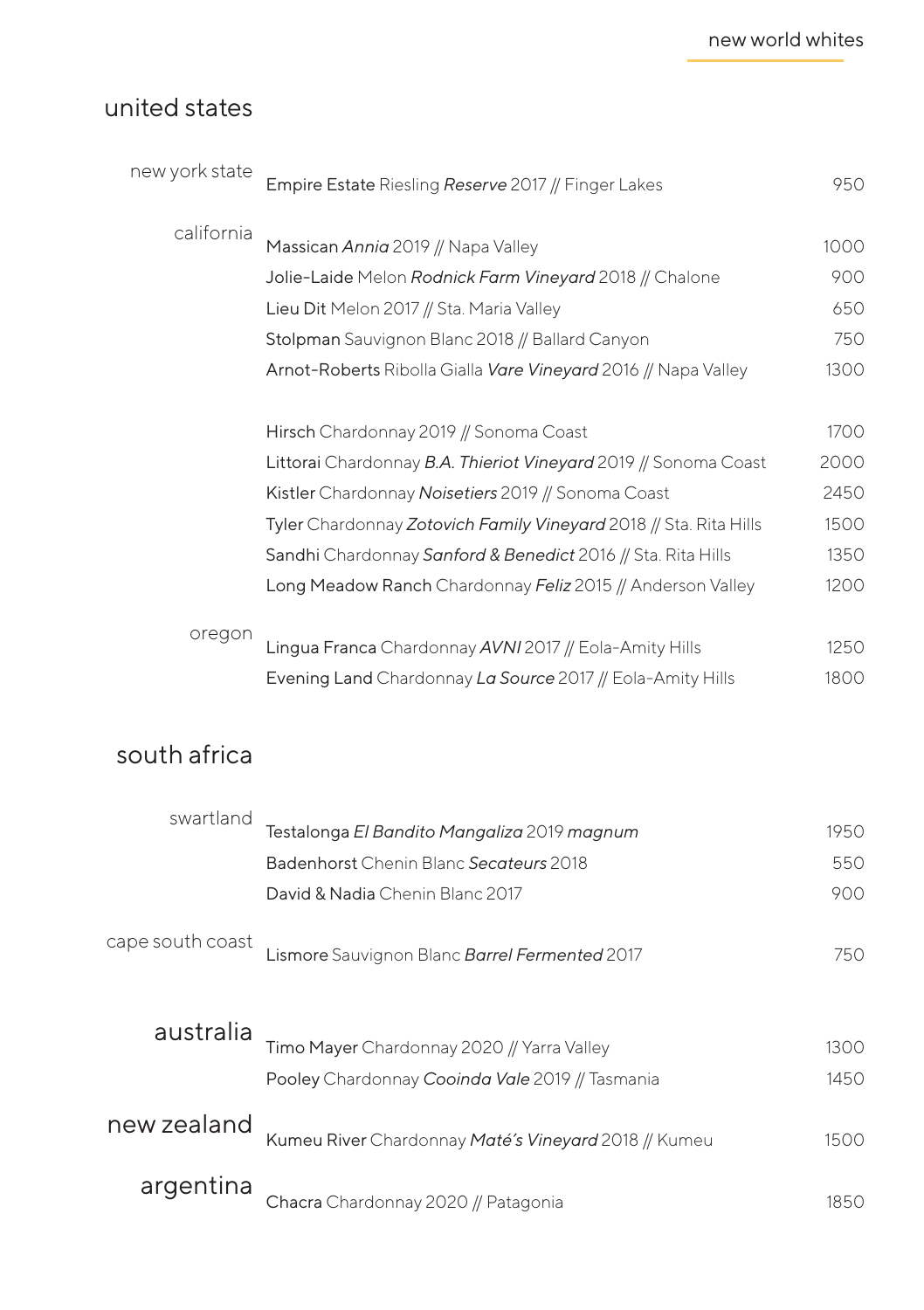## spain

| tenerife        | Envínate Táganan Tinto 2017                               | 800        |
|-----------------|-----------------------------------------------------------|------------|
| galicia         | Fedellos Bastarda 2020                                    | 1050       |
|                 | Guímaro Ribera Sacra Mencía 2018                          | 650        |
|                 | Daterra Viticoltores Azos da Vila 2017                    | 800        |
|                 | Forjas del Salnes Rías Baixas Caiño Goliardo 2016         | 900        |
| bierzo          | Raúl Pérez Ultreia Saint Jacques 2016                     | 700        |
| vinos de madrid | 4 Monos GR-10 2018                                        | 600        |
|                 | Comando G Bruja de Rozas 2017                             | 700        |
| rioja           | Olivier Rivière Rioja Viñas de Eusebio 2016               | 1450       |
|                 | Marques de Murrieta Rioja Gran Reserva 2012               | 1300       |
|                 | Remelluri Rioja Reserva 1995                              | 1650       |
|                 | Lopez de Heredia Rioja Gran Reserva Viña Tondonia 1995    | 3250       |
|                 | Viña Ardanza Rioja Reserva 1989                           | 2100       |
|                 | Muga Rioja Gran Reserva Prado Enea 1985                   | 3500       |
| valencia        | La Comarcal Delmoro 2020                                  | 500        |
|                 | Cellar del Roure Valencia Vermell 2017                    | 550        |
|                 |                                                           |            |
| portugal        |                                                           |            |
|                 | Antonio Madeira Dão Vinhas Velhas 2017 // Dão             | 850        |
|                 | Filipa Pato Baga Post-Quercus 2017 1L // Bairrada         | 800<br>600 |
|                 | Luis Seabra Douro Tinto Xisto Ilimitado 2017 // Douro     |            |
| austria         |                                                           |            |
|                 | Dorli Muhr Blaufränkisch Ried Spitzberg 2015 // Carnuntum | 1850       |
| greece          |                                                           |            |
|                 | Thymiopoulos Alta 2018 // Naoussa                         | 600        |
|                 | Afianes Pithari 2017 // Ikaria                            | 1100       |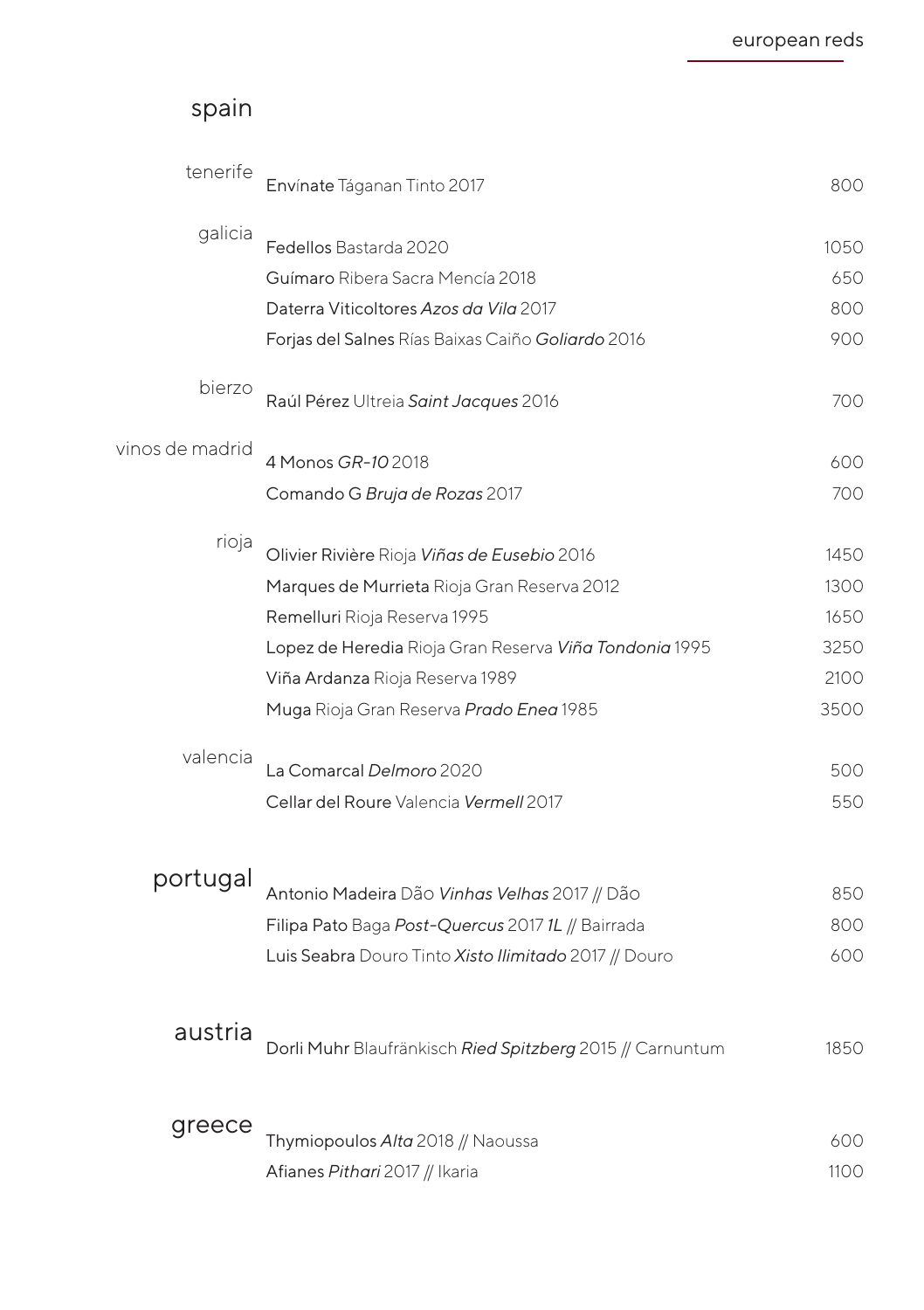# burgundy

| bourgogne         | Rouget Bourgogne Passetoutgrains 2017                     | 950   |
|-------------------|-----------------------------------------------------------|-------|
|                   | Denis Bachelet Bourgogne Rouge 2019                       | 1300  |
|                   | Sylvain Pataille Bourgogne Rouge 2018                     | 800   |
|                   | Charles Lachaux Bourgogne Rouge Croix Blanche 2018        | 1200  |
|                   | Fourrier Bourgogne Rouge 2017                             | 1450  |
|                   | Benjamin Leroux Bourgogne Rouge 2016                      | 800   |
|                   | Robert Chevillon Bourgogne Rouge 2014                     | 1050  |
| fixin             | Berthau-Gerbet Fixin Clos 2018                            | 1200  |
| côte de nuits     | Charles Lachaux Côte de Nuits Aux Montagnes 2020          | 1500  |
|                   | Didier Fornerol Côte de Nuits-Villages Rue des Foins 2019 | 1400  |
|                   | Jérome Galeyrand Côte de Nuits-Villages Retraits 2019     | 1650  |
|                   | Domaine Dandelion Hautes-Côtes de Nuits 2018              | 1250  |
|                   | Camille Thiriet Côte de Nuits Aux Montagnes 2018          | 1350  |
| gevrey-chambertin | Marc Roy Gevrey-Chambertin Clos Prieur 2019               | 2050  |
|                   | Rousseau Gevrey-Chambertin Clos du Château 2016           | 3950  |
|                   | Nicolas Potel Gevrey-Chambertin 2013                      | 1300  |
|                   | Dujac Gevrey-Chambertin 1er Aux Combottes 2018            | 3700  |
|                   | Rousseau Gevrey-Chambertin 1er Lavaux St-Jacques 2016     | 7600  |
|                   | Fourrier Gevrey-Chambertin 1er Cherbaudes 2002            | 6150  |
|                   | Fourrier Grand Cru Chambertin 2016                        | 9000  |
|                   | Domaine des Chézeaux Grand Cru Griottes-Chambertin 2014   | 4100  |
|                   | Drouhin Grand Cru Chambertin-Clos de Bèze 2014            | 5950  |
|                   | Ponsot Grand Cru Chambertin-Clos de Bèze 2009             | 7500  |
|                   | Rousseau Grand Cru Charmes-Chambertin 2005                | 13250 |
|                   | Pierre Damoy Grand Cru Chapelle-Chambertin 1996           | 6950  |
|                   | Trapet Grand Cru Chapelle-Chambertin 1995                 | 7000  |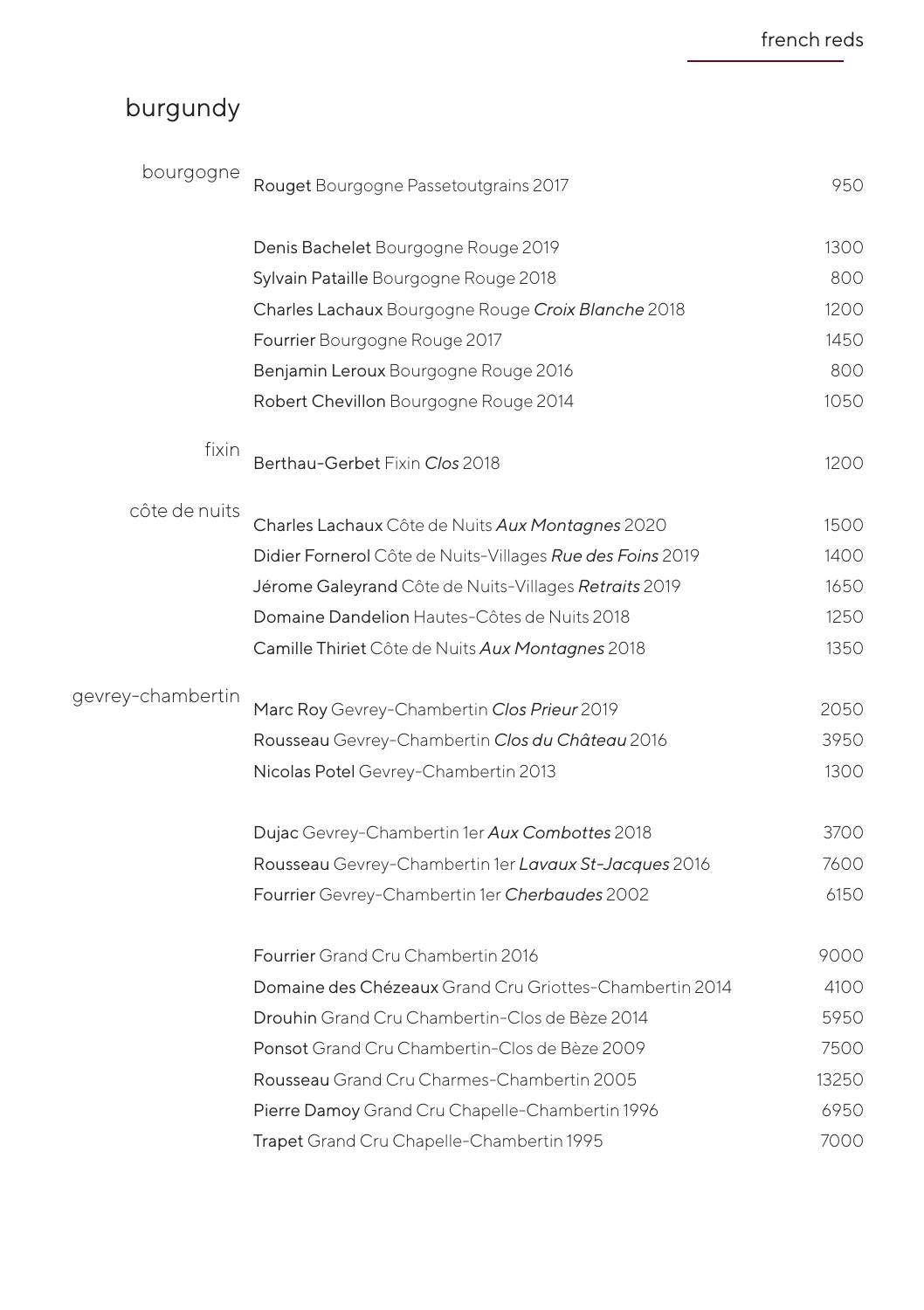morey-saint-denis chambolle-musigny flagey-echézeaux vosne-romanée Domaine Dujac Morey-Saint-Denis 2019 Hubert Lignier Morey-Saint-Denis 1er *VV* 2015 Domaine Arlaud Grand Cru Clos de la Roche 2019 Ponsot Grand Cru Clos de la Roche 2009 Dujac Grand Cru Clos de la Roche 2006 Jean Tardy Chambolle-Musigny *Athets* 2019 Mugnier Chambolle-Musigny 2019 Génot-Boulanger Chambolle-Musigny 2018 Ghislaine Barthod Chambolle-Musigny 2017 François Bertheau Chambolle-Musigny 1er 2018 Robert Groffier Chambolle-Musigny 1er *Sentiers* 2017 Fourrier Chambolle-Musigny 1er *Amoureuses VV* 2017 Méo-Camuzet Chambolle-Musigny 1er *Cras* 2015 Perrot-Minot Chambolle-Musigny 1er *Combe d'Orveau Ultra* 2014 Robert Groffier Chambolle-Musigny 1er *Amoureuses VV* 2014 Mugnier Grand Cru Musigny 2014 Joseph Drouhin Grand Cru Musigny 2002 Domaine Dujac Grand Cru Échezeaux 2017 David Duband Grand Cru Échezeaux 1999 Nathalie Vigot Vosne-Romanée 2019 Comte Liger-Belair Vosne-Romanée *Colombière* 2019 Bruno Clavelier Vosne-Romanée *Hauts de Beaux Monts* 2002 René Engel Vosne-Romanée 1998 Pierre Girardin Vosne-Romanée 1er *Suchots* 2019 Charles Lachaux Vosne-Romanée 1er *Suchots* 2019 Domaine Dujac Vosne-Romanée 1er *Beaux Monts* 2018 Georges Noëllat Vosne-Romanée 1er *Beaux Monts* 2014 *magnum* André Cathiard Vosne-Romanée 1er *Malconsorts* 1995 2000 2500 4500 8500 12500 1700 2300 1650 1950 1950 3300 9700 4250 3950 8500  $21000$ 26500 7600 4750 1900 4200 2950 7850 3350 3800 4950 9500 11500

french reds

Domaine de la Romanée-Conti Grand Cru La Tâche 1993 59500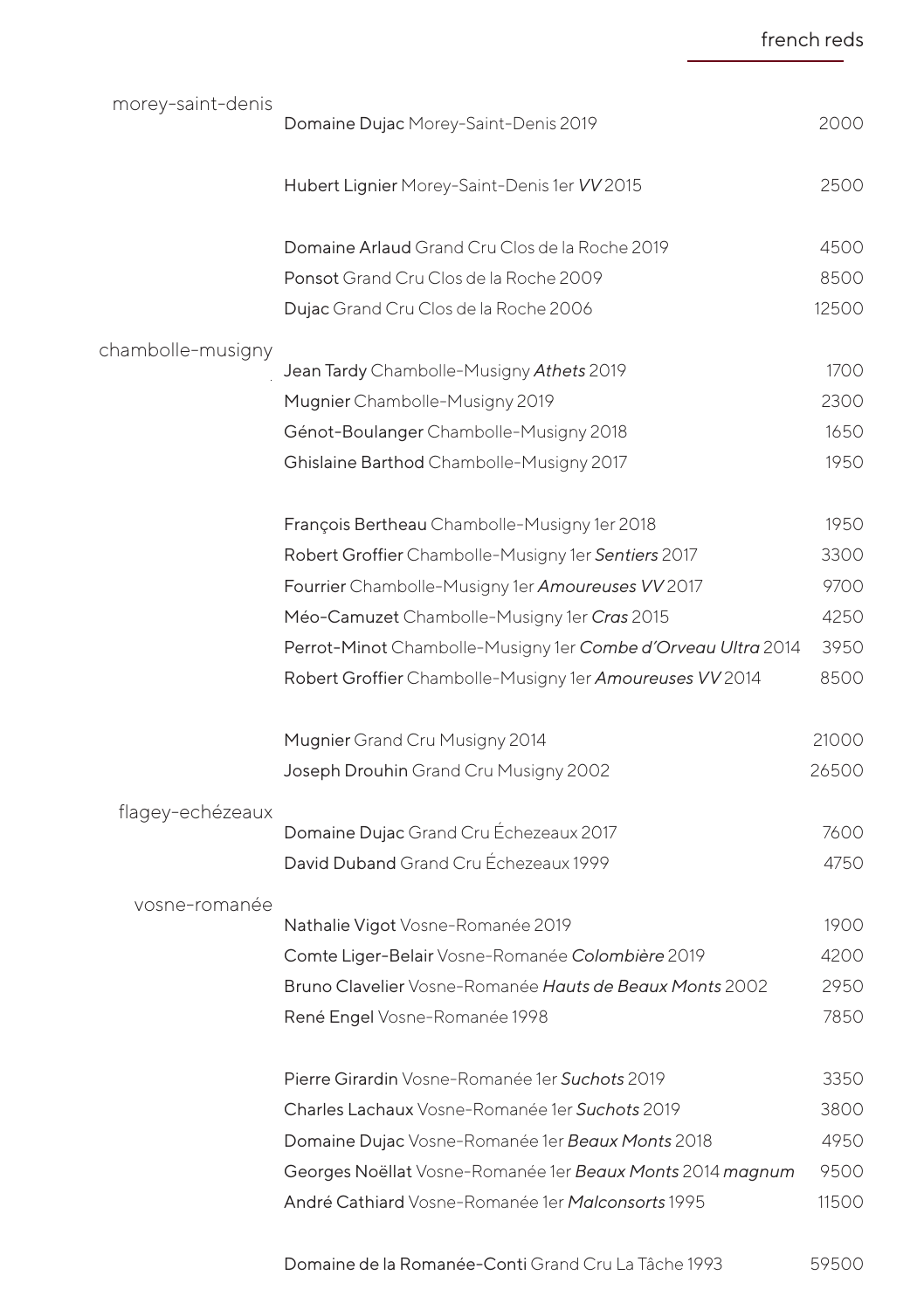| nuits-saint-georges | Dujac Fils et Père Nuits-Saint-Georges 2017                       | 1250 |
|---------------------|-------------------------------------------------------------------|------|
|                     | l'Arlot Nuits-Saint-Georges 1er Clos de Forets Saint Georges 2018 | 2300 |
|                     | Comte Liger-Belair Nuits-Saint-Georges 1er Aux Cras 2018          | 4900 |
|                     | Mugnier Nuits-Saint-Georges 1er Clos de la Maréchale 2017         | 2950 |
|                     | Robert Chevillon Nuits-Saint-Georges 1er Cailles 2017             | 2450 |
|                     | Mugneret-Gibourg Nuits-Saint-Georges 1er Chaignots 2015           | 4200 |
| savigny-lès-beaune  | Simon Bize Savigny-lès-Beaune 1er Talmettes 2014                  | 1750 |
| aloxe-corton        | Chandon de Briailles Grand Cru Corton Clos du Roi 2018            | 2350 |
| pommard             | Vincent Dancer Pommard Perrières 2017                             | 1650 |
|                     | Antoine Jobard Pommard 1er Epenots 2019                           | 1850 |
| volnay              | Fernand & Laurent Pillot Volnay 2017                              | 1200 |
|                     | Charles Lachaux Volnay 1er Santenots 2018                         | 2150 |
|                     | Y. Clerget Volnay 1er Clos du Verseuil 2018                       | 2000 |
|                     | de Montille Volnay 1er Mitans 2015                                | 2250 |
|                     | Nicolas Rossignol Volnay 1er Cailleret 2013                       | 2400 |
|                     | Marquis d'Angerville Volnay 1er 2002                              | 3950 |
| monthelie           | Pierre Girardin Monthelie 1er Terroir de Coteau 2017              | 1200 |
| auxey-duresses      | Roulot Auxey-Duresses 1er 2014                                    | 1850 |
| maranges            | Domaine de Cassiopée Maranges Bas du Clos 2020                    | 1350 |
| mercurey            | Gouffier Mercurey 1er Clos l'Évêque 2019                          | 1200 |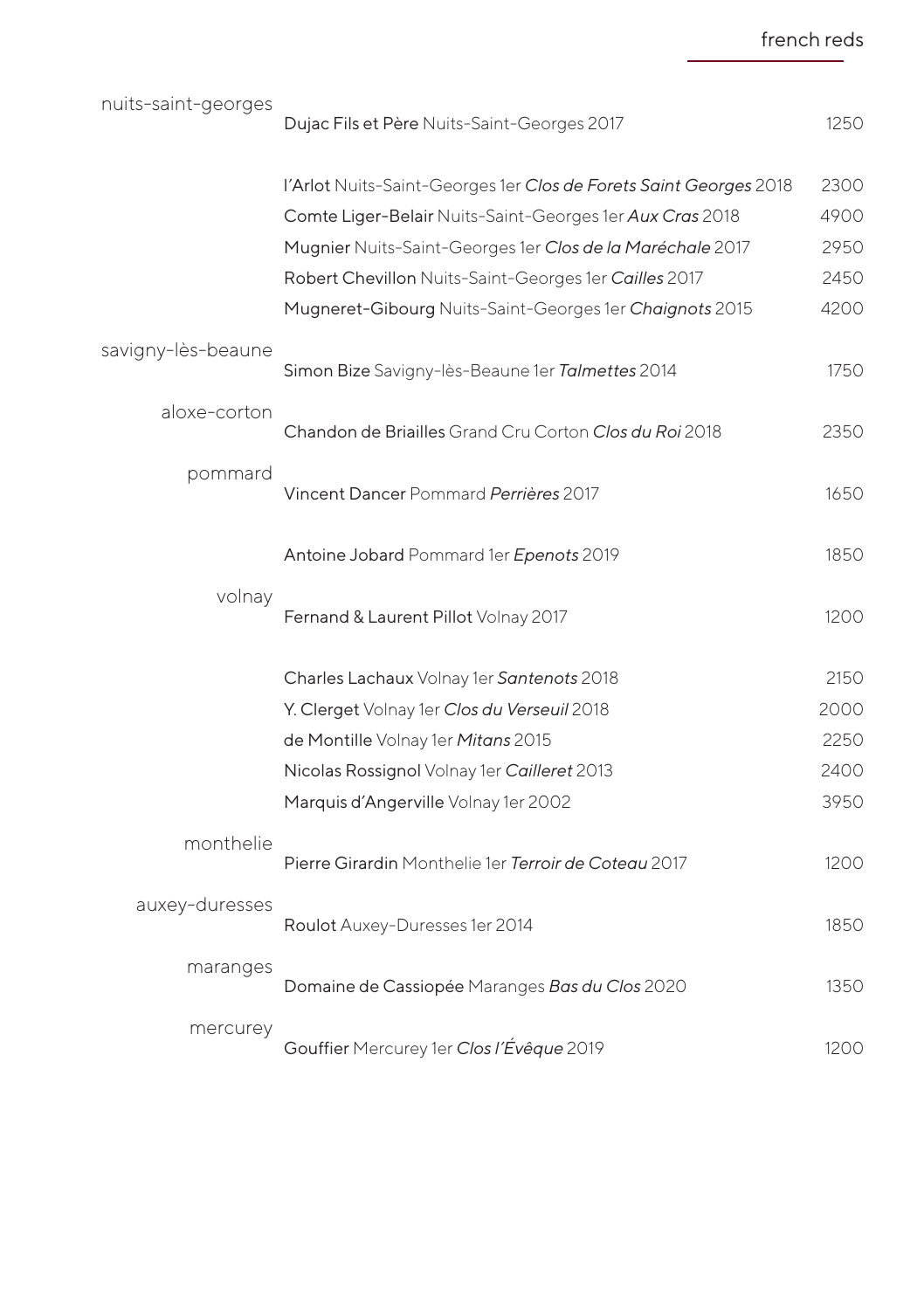# beaujolais

| moulin-à-vent | Yvon Metras Moulin-à-Vent 2018                       | 1500 |
|---------------|------------------------------------------------------|------|
|               | Jérome Janodet Moulin-à-Vent VV 2015                 | 550  |
| fleurie       | Domaine Chapel Fleurie Charbonnières 2019            | 950  |
|               | Clos de la Roilette Fleurie Cuvée Tardive 2017       | 800  |
| morgon        | Lapierre Morgon 2020                                 | 800  |
|               | Louis-Claude Desvignes Morgon Corcelette 2018        | 850  |
| brouilly      | Thivin Côte Brouilly Sept Vignes 2018                | 750  |
| loire valley  |                                                      |      |
|               | Domaine de Bellevue Merlot Ornaté 2018               | 950  |
|               | Clau du Nell Grolleau 2015                           | 900  |
|               | Stéphane Bernaudeau Vrilles 2015                     | 2100 |
| saumur        | Château Yvonne Saumur-Champigny Folie 2019           | 700  |
|               | Guiberteau Saumur Rouge 2018                         | 800  |
|               | Château du Hureau Saumur-Champigny Tuffe 2017        | 600  |
|               | Château de Villeneuve Saumur-Champigny VV 2017       | 750  |
|               | Antoine Sanzay Saumur-Champigny Poyeux 2017          | 1200 |
|               | Theirry Germain Saumur-Champigny Terres Chaudes 2016 | 800  |
|               | Clos Rougeard Saumur-Champigny Clos 2010             | 4950 |
| chinon        | Olga Raffault Chinon Les Picasses 2008               | 1150 |
|               | Charles Joguet Chinon Varennes du Grand Clos 2005    | 1900 |
| sancerre      | Lucien Crochet Sancerre Rouge Prestige 2005          | 2100 |
| jura          | Fumey-Chatelain Arbois Trousseau 2020                | 950  |
|               | Gahier Arbois Trousseau Grand Vergers 2019           | 1650 |
|               | Ganevat Côtes de Jura Plein Sud 2018                 | 1800 |
|               | Tissot Arbois DD 2018                                | 1000 |
|               | Camille Loye Arbois Cuvée Saint Paul 1989            | 1950 |
| savoie        |                                                      |      |
|               | Marie & Florian Curtet Mondeuse 2017                 | 950  |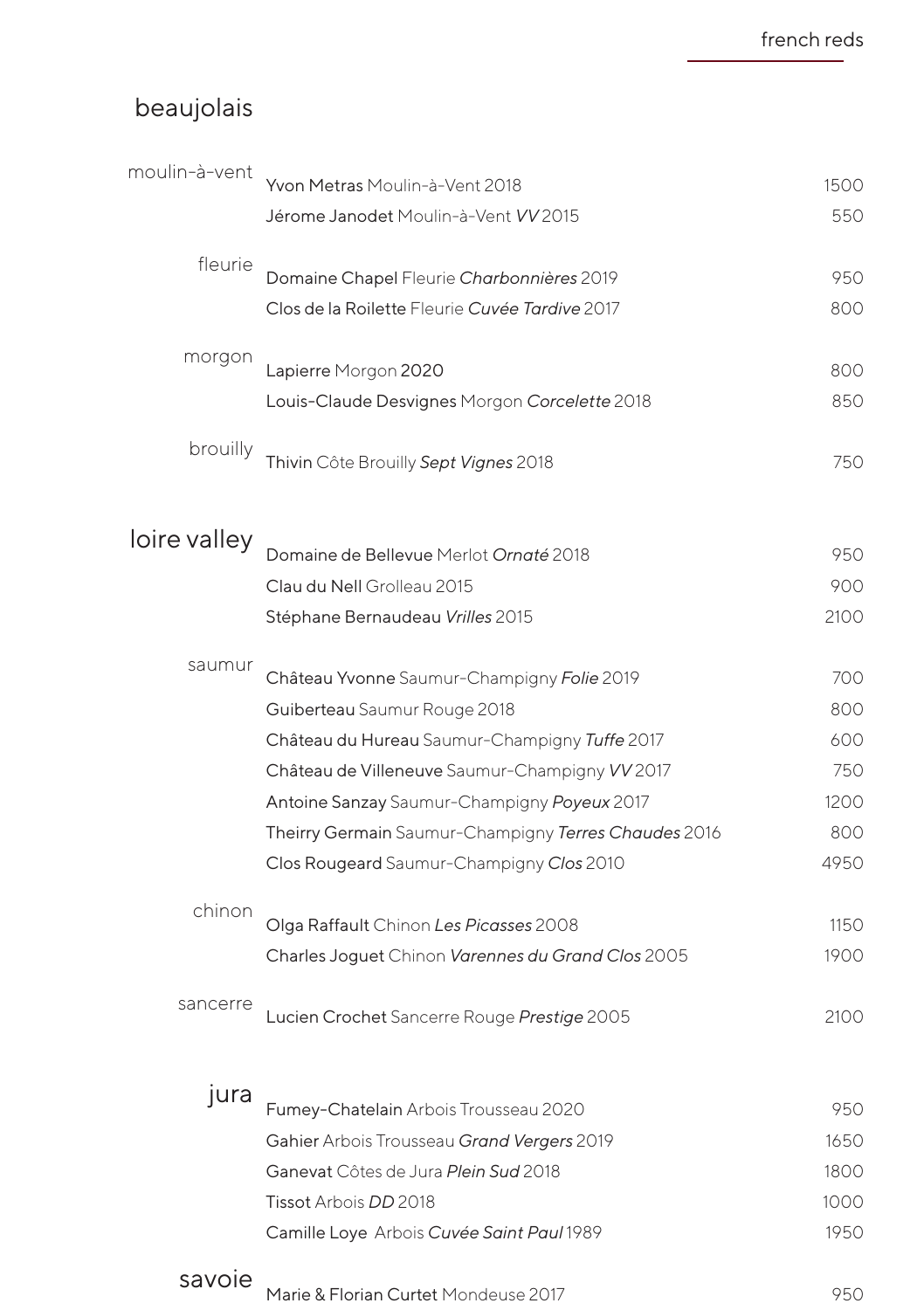# rhône valley

| northern rhône      | Vincent Paris Syrah 2018                                    | 550   |
|---------------------|-------------------------------------------------------------|-------|
|                     | Pierre Gonon Les Iles Feray 2018                            | 1150  |
|                     | Benetière Syrah Cordeloux 2015                              | 2050  |
|                     |                                                             |       |
| côte-rôtie          | Clusel-Roch Côte-Rôtie Viallière 2016                       | 1550  |
|                     | Jean-Michel Stéphan Côte-Rôtie Tupin 2015 magnum            | 3250  |
|                     | Stéphane Ogier Côte-Rôtie Belle Hélène 2013                 | 3959  |
|                     | Domaine Jamet Côte-Rôtie 2010                               | 4500  |
|                     |                                                             |       |
| crozes-hermitage    | Dard & Ribo Crozes-Hermitage 2019                           | 1500  |
|                     | Domaine des Entrefaux Crozes-Hermitage 2018                 | 800   |
|                     | Alain Graillot Crozes-Hermitage Guiraude 2018               | 1550  |
|                     |                                                             |       |
| hermitage           | Jean-Louis Chave Hermitage 1988                             | 12750 |
|                     |                                                             |       |
| saint-joseph        | Monier-Perréol Saint-Joseph Terre Blanche 2019              | 1300  |
|                     | Pierre Gonon Saint-Joseph 2018                              | 1550  |
|                     | Guillaume Clusel Saint-Joseph 2017                          | 950   |
|                     | Jean-Louis Chave Saint-Joseph 2008                          | 2500  |
| cornas              |                                                             |       |
|                     | Guillaume Gilles Cornas 2019                                | 1600  |
|                     | Mickaël Bourg Cornas 2018                                   | 1200  |
|                     | Allemand Cornas Reynard 2016                                | 3950  |
|                     | Clape Cornas 2005                                           | 4150  |
| côtes-du-rhône      |                                                             |       |
|                     | Franck Balthazar Côtes-du-Rhône 2018                        | 600   |
|                     | Sang de Cailloux Vacqueyras Floureto 2016                   | 800   |
|                     | Château Pesquié Ventoux Artemia 2016                        | 950   |
|                     | Domaine des Tours Vin de Pays de Vaucluse 2016              | 900   |
|                     | Pialade Côtes-du-Rhône 2015                                 | 1550  |
|                     | Eric Texier Saint-Julien en St-Alban Vieilles Sérine 2014   | 1200  |
|                     | Château de Fonsalette Côtes-du-Rhône 2009                   | 3150  |
| châteauneuf-du-pape |                                                             |       |
|                     | Bois de Boursan Châteauneuf-du-Pape Cuvée des Felix 2015    | 1500  |
|                     | Henri Bonneau Châteauneuf-du-Pape Cuvée Marie Beurrier 2015 | 3350  |
|                     | Beaucastel Châteauneuf-du-Pape 1998                         | 2650  |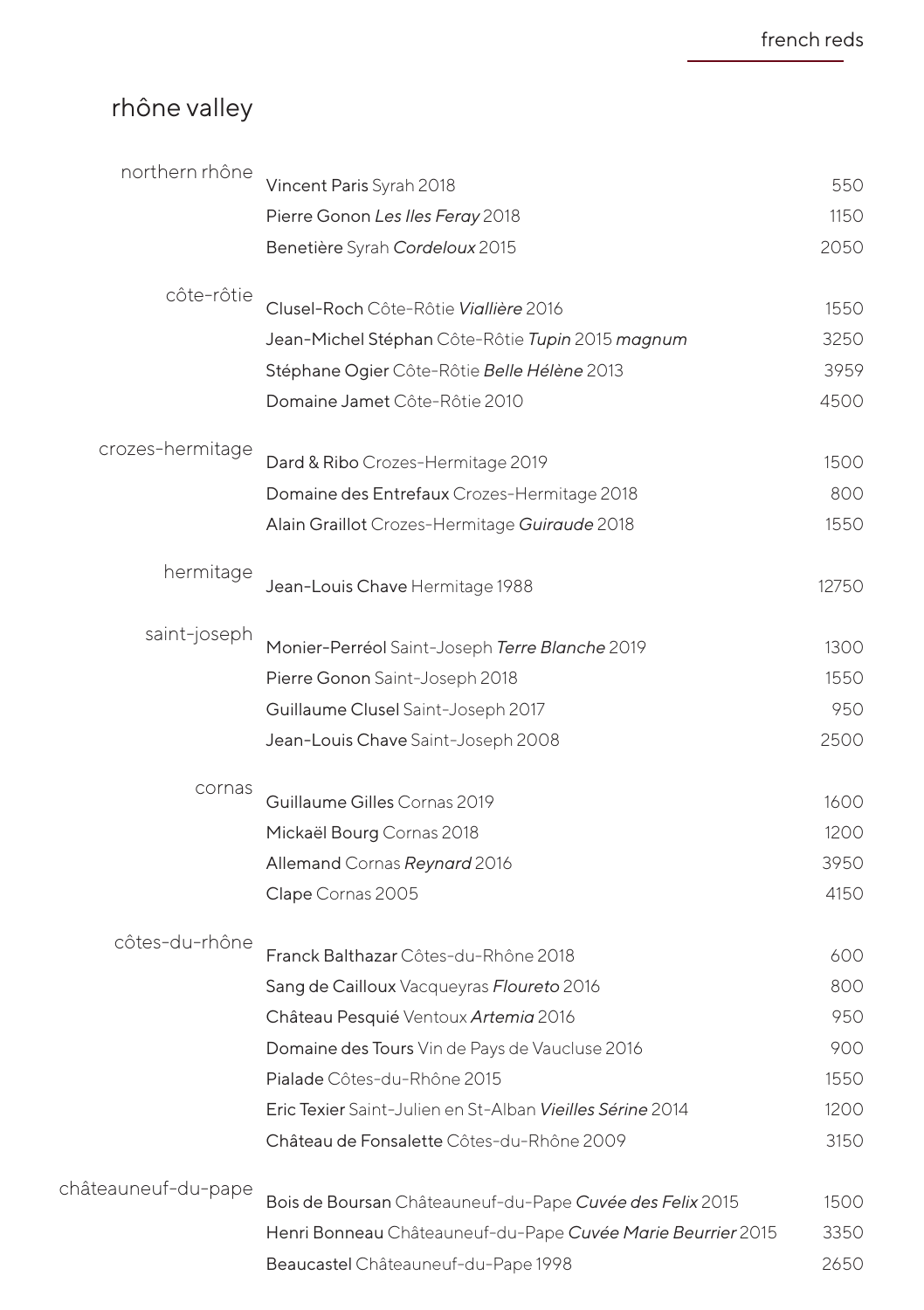## bordeaux

| left bank  | Domaine de Galouchey Vin de Jardin 2016              | 950   |
|------------|------------------------------------------------------|-------|
|            | Domaine du Jaugaret 2015                             | 2000  |
|            | Brane-Cantenac Margaux 2009                          | 2600  |
|            | Palmer Margaux 2010                                  | 7600  |
|            | Léoville-las-Cases Saint-Julien Clos du Marquis 2008 | 1950  |
|            | Léoville-las-Cases Saint-Julien 2005 35cl            | 3000  |
|            | Cantenac-Brown Margaux 2005                          | 2400  |
|            | Sociando-Mallet Haut-Médoc 2000                      | 2100  |
|            | Pontet-Canet Pauillac 2000                           | 4350  |
|            | Haut-Brion Pessac-Léognan 2000                       | 21500 |
|            | Calon-Ségur Saint-Estèphe 2000 magnum                | 6000  |
|            | Haut-Bailly Pessac-Léognan 1995                      | 2950  |
|            | Latour Pauillac 1990                                 | 18250 |
|            | Margaux Margaux 1988                                 | 16150 |
|            | Ducru-Beaucaillou Saint-Julien 1982                  | 10500 |
|            | Cos d'Estournel Saint-Estèphe 1982                   | 9950  |
|            | Gruaud Larose Saint-Julien 1966                      | 5500  |
|            |                                                      |       |
| right bank | Conseillante Pomerol 1990                            | 9850  |
|            | Pétrus Pomerol 1988                                  | 39500 |
|            | Ausone Saint-Émilion 1970                            | 6950  |
|            |                                                      |       |

## southern france

| provence  | Tempier Bandol 2018                                          | 1450 |
|-----------|--------------------------------------------------------------|------|
|           | Terrebrune Bandol 2010                                       | 1700 |
|           | Gros Noré Bandol 2010                                        | 1750 |
|           | Domaine de Trévallon Coteaux d'Aix en Provence Les Baux 1989 | 4950 |
| languedoc |                                                              |      |
|           | Clos Marie Pic Saint-Loup Simon 2018                         | 1050 |
|           | Clos du Rouge Gorges Côtes Catalanes 2017                    | 950  |
|           | Grange des Pères Vin de Pays de l'Hérault 2016 magnum        | 3950 |
|           | Roc d'Anglade Vin de Pays du Gard 2015                       | 1200 |
| cahors    |                                                              |      |
|           | Château du Cedre Cahors 1998                                 | 1350 |
| corsica   |                                                              |      |
|           | Comte Abbatucci <i>Valle di Nero</i> 2013                    | 1600 |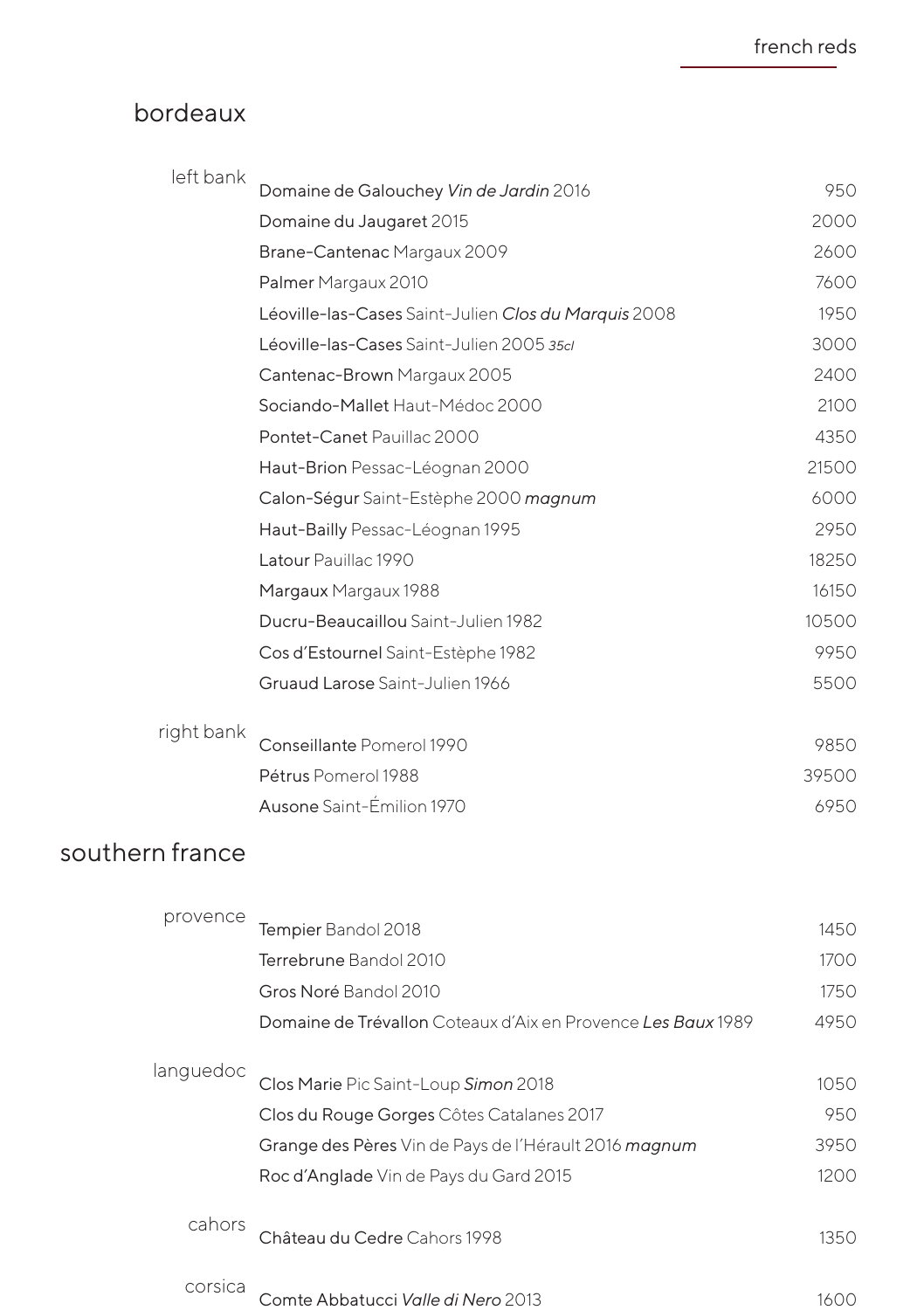# northern italy

| lombardia      | Sandro Fay Rosso di Valtellina Téi 2018                   | 600  |
|----------------|-----------------------------------------------------------|------|
| veneto         | Giuseppe Quintarelli Valpolicella Classico Superiore 2010 | 2100 |
| dolomiti       | Foradori Teroldego Sgarzon 2016                           | 950  |
| alto piemonte  | Montemaletto Carema Sole e Roccia 2018                    | 1050 |
|                | Ferrando Carema Etichetta Nera 2016                       | 1900 |
|                | Colombera & Garella Bramaterra 2016 magnum                | 1950 |
|                | Boniperti Fara Bartön 2014                                | 850  |
|                | Le Pianelle Bramaterra 2014 magnum                        | 2400 |
|                | Vallana Colline Novaresi 2010                             | 1150 |
| central italy  |                                                           |      |
| marche         | San Lorenzo II San Lorenzo 2006                           | 1550 |
|                |                                                           |      |
| abruzzo        | De Fermo Montepulciano d'Abruzzo Concrete 2017            | 900  |
|                | Valentini Montepulciano d'Abruzzo 2015                    | 4900 |
|                | Emidio Pepe Montepulciano d'Abruzzo 1982                  | 6450 |
| southern italy |                                                           |      |
| campania       |                                                           | 650  |
|                | Migliozzi Falerno del Massico Rampaniuci 2013             | 2000 |
|                | Perillo Taurasi Riserva Quindicianni 2005                 |      |
| sicily         | Romeo del Castello Etna Rosso Allegracore 2017            | 800  |
|                | Terre Nere Etna Rosso Feudo di Mezzo 2017                 | 1200 |
|                | Girolamo Russo Etna Rosso Feudo di Mezzo 2017             | 1150 |
|                | Benanti Etna Rosso Rovittello 2010                        | 1550 |
|                | COS Cerasulolo di Vittoria 2016                           | 800  |
|                | Marabino Terre Siciliane Parrino 2016                     | 700  |
|                | Eduardo Torres Acosta Terre Siciliane Versante Nord 2016  | 900  |
|                | Arianna Occhipinti Vino di Contrada Bombolieri 2016       | 1250 |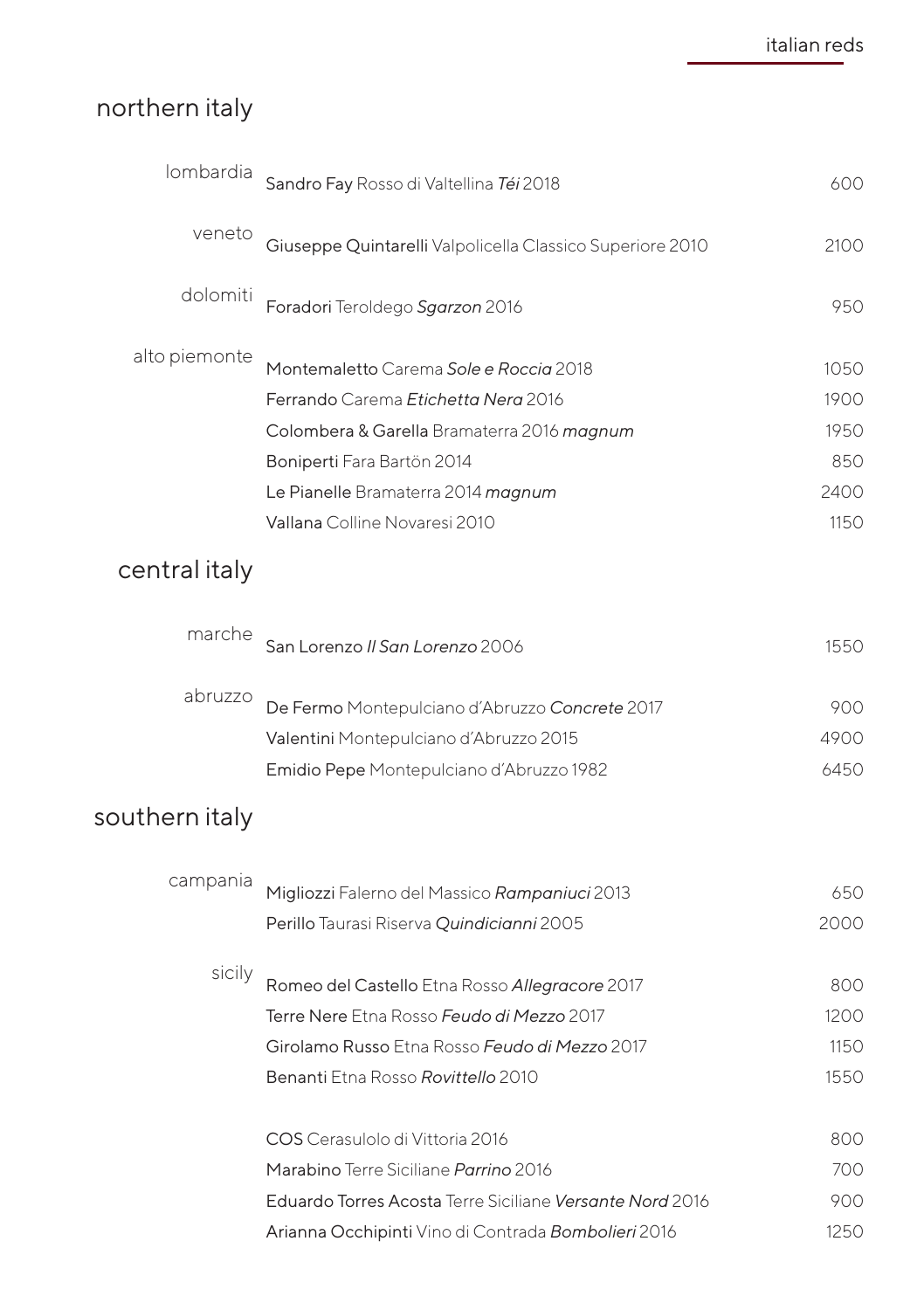## piedmont

| langhe     | Philine Isabelle Barbera d'Alba 2019                         | 950   |
|------------|--------------------------------------------------------------|-------|
|            | Cascina delle Rose Barbera d'Alba Superiore Donna Elena 2018 | 1200  |
|            | Giacomo Conterno Barbera d'Alba Francia 2015 magnum          | 3250  |
|            | Flavio Roddolo Barbera d'Alba Superiore Bricco Appiani 2010  | 1500  |
|            | Giuseppe Rinaldi Barbera d'Alba 2010                         | 2250  |
|            |                                                              |       |
|            | Elio Grasso Dolcetto d'Alba Dei Grassi 2018                  | 600   |
|            | Bartolo Mascarello Dolcetto d'Alba 2017                      | 1400  |
|            | Flavio Roddolo Dolcetto d'Alba Superiore 2015                | 850   |
|            | F. Pira & Figli Dolcetto d'Alba 1990                         | 900   |
|            | Réva Nebbiolo d'Alba 2017                                    | 800   |
|            | Cascina Fontana Langhe Nebbiolo 2017                         | 850   |
|            | Fratelli Alessandria Langhe Nebbiolo Prinsiòt 2017           | 750   |
|            | Aldo Conterno Langhe Nebbiolo II Favot 2016                  | 1600  |
|            | Bartolo Mascarello Langhe Nebbiolo 2014                      | 1950  |
| barbaresco | Olek Bondonio Barbaresco Starderi 2019                       | 1350  |
|            | Cascina delle Rose Barbaresco Tre Stelle 2018                | 1800  |
|            | Produttori del Barbaresco Barbaresco Riserva Porg 2015       | 1950  |
|            | Gaja Barbaresco 1994                                         | 5500  |
|            | Prunotto Barbaresco Riserva 1968                             | 2350  |
| barolo     | Cappellano Barolo Piè Rupestris 2016                         | 2100  |
|            | Scarzello Barolo Vigna Merenda 2015                          | 1600  |
|            | Giacomo Fenocchio Barolo Riserva Bussig 90di 2015            | 1800  |
|            | Cavallotto Barolo Riserva Vignolo 2015                       | 2350  |
|            | Chiara Boschis Barolo Mosconi 2014                           | 1750  |
|            | Giuseppe Rinaldi Barolo Tre Tine 2014                        | 6150  |
|            | Accomasso Barolo Riserva Rocchette 2011                      | 5650  |
|            | Mario Marengo Barolo Brunate 2010                            | 1850  |
|            | Voerzio Barolo Fossati Case Nere Riserva 10 Anni 2010        | 4400  |
|            | Giacomo Conterno Barolo Cerretta 2010 magnum                 | 12500 |
|            | Barale Barolo Riserva Bussia 2006 magnum                     | 13500 |
|            | Giuseppe Mascarello Barolo Monprivato 1997                   | 4400  |
|            | Bartolo Mascarello Barolo 1995                               | 6150  |
|            | Guido Porro Barolo 1971                                      | 8500  |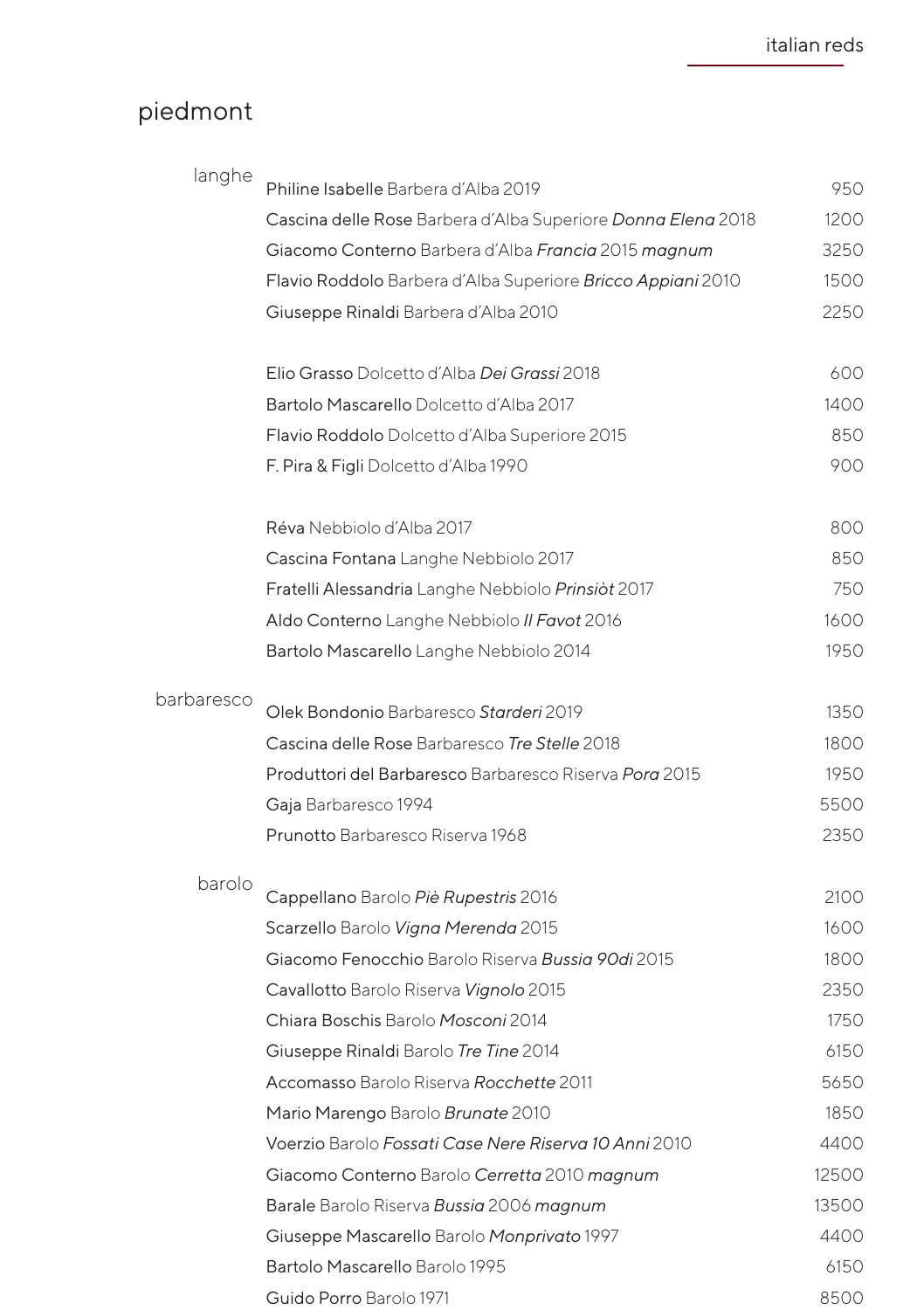#### tuscany

| igt        | Teunuta di Carleone II Guercio 2019                                    | 1450  |
|------------|------------------------------------------------------------------------|-------|
|            |                                                                        |       |
|            | ML Fioretti Colorino Casaglia 2018                                     | 1300  |
|            | Terenzuola Merla della Miniera 2017                                    | 850   |
|            | Ampelaia Costa Toscana 2016                                            | 950   |
|            | Montevertine Pergole Torte 2014                                        | 3300  |
|            | Montenidoli Sono 2009                                                  | 1200  |
|            | Antinori Tignanello 1990 magnum                                        | 8950  |
|            | Fontodi Flaccianello 1988                                              | 4350  |
| chianti    | Villa Le Corti Chianti Classico Gran Selezione <i>Don Tommaso</i> 2016 | 1200  |
|            | Le Boncie Chianti Classico Trame 2016 magnum                           | 1950  |
|            | Monte Bernardi Chianti Classico Riserva Sq'Ettq 2013                   | 1500  |
|            | Fontodi Chianti Classico 2010                                          | 1050  |
|            | Castell'in Villa Chianti Classico Riserva 2010                         | 1550  |
|            | Fèlsina Chianti Classico Riserva Rància 2006 magnum                    | 2950  |
|            |                                                                        | 1750  |
|            | Castello di Ama Chianti Classico Vigneto la Casuccia 1988              |       |
| montalcino | Conti Costanti Rosso di Montalcino 2018                                | 1000  |
|            | Il Paradiso di Manfredi Rosso di Montalcino 2018                       | 1300  |
|            | Poggio di Sotto Rosso di Montalcino 2017                               | 1800  |
|            | Le Ragnaie Rosso di Montalcino 2016                                    | 950   |
|            | Stella di Campalto Rosso di Montalcino 2014                            | 1950  |
|            | Salicutti Brunello di Montalcino Piaggione 2015                        | 1950  |
|            | Poggio di Sotto Brunello di Montalcino 2015                            | 3100  |
|            | Il Paradiso di Manfredi Brunello di Montalcino 2014                    | 2300  |
|            | Fonterenza Brunello di Montalcino 2013                                 | 1900  |
|            | Padelletti Brunello di Montalcino Riserva 2012                         | 2500  |
|            | Cerbaiona Brunello di Montalcino 2010                                  | 7950  |
|            | Cerbaiola di Salvioni Brunello di Montalcino 2006                      | 4750  |
|            | Gianfranco Soldera Brunello di Montalcino Riserva 1990                 | 39500 |
|            |                                                                        |       |
| bolgheri   | Tenuta dell'Ornellaja Ornellaja 1990                                   | 8150  |
|            | Tenuta San Guido Sassicaia 1990                                        | 11250 |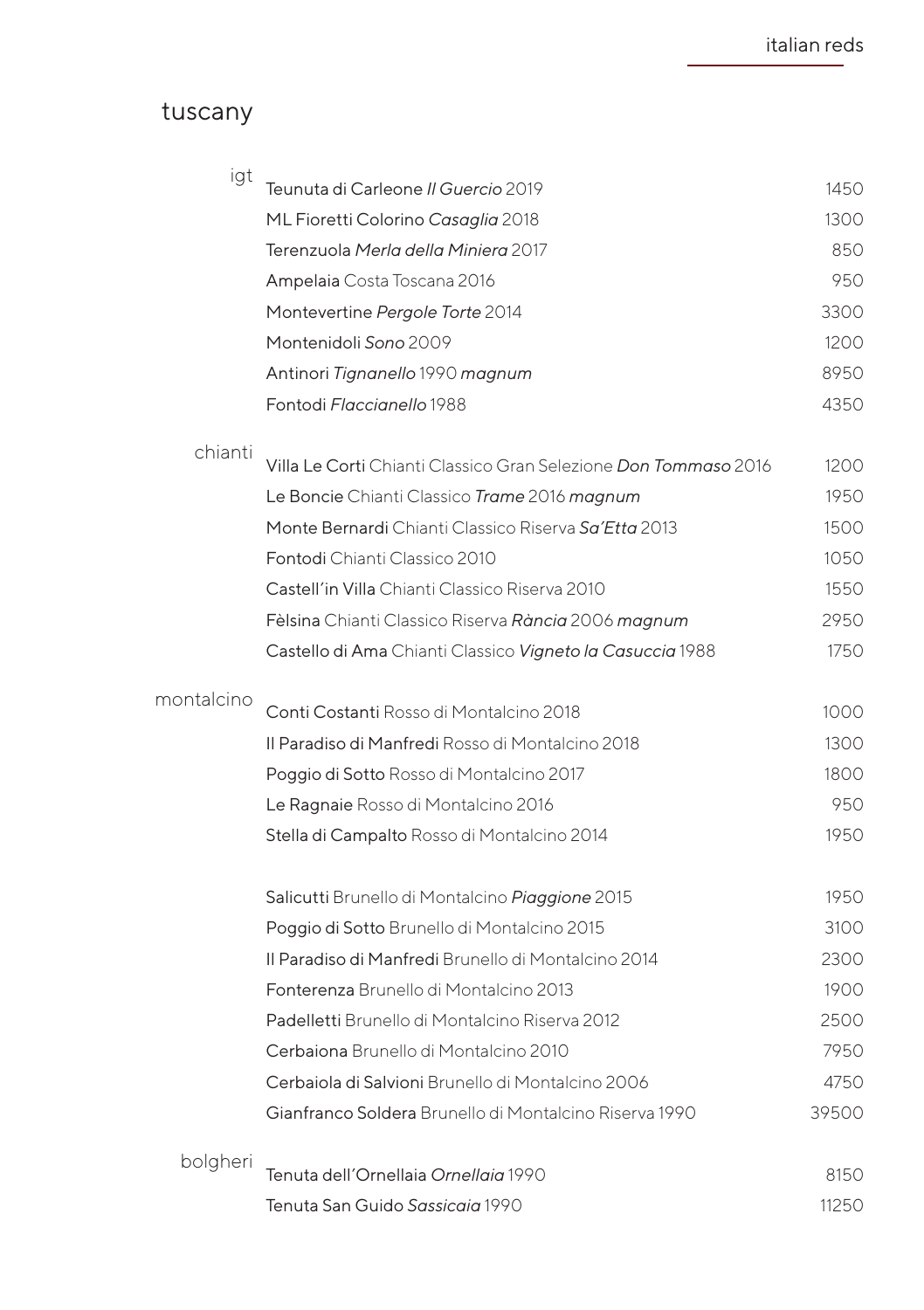| california | Bedrock Evangehlo Vineyard Heritage 2019 // Contra Costa County        | 1500  |
|------------|------------------------------------------------------------------------|-------|
|            | Cruse Wine Co. Monkey Jacket 2018 // North Coast                       | 850   |
|            | Ashes & Diamonds Grand Vin N°3 A&D Vineyard 2016 // Oak Knoll District | 1200  |
|            | Edmunds St. John Rocks and Gravel 2015 // Dry Creek Valley             | 2050  |
|            | Jolie-Laide Rossi Ranch Vineyard 2014 // Sonoma County                 | 1450  |
|            | Hyde de Villaine Belle Cousine 2012 // Napa Valley                     | 1700  |
|            | Matthiasson Red Blend 2012 // Napa Valley                              | 1600  |
|            |                                                                        |       |
|            | RAEN Pinot Noir Sea Field Vineyard 2018 // Fort Ross-Seaview           | 1950  |
|            | Kutch Pinot Noir McDougall Ranch 2018 // Sonoma Coast                  | 1700  |
|            | Littorai Pinot Noir Roman Vineyard 2017 // Anderson Valley             | 2000  |
|            | Failla Pinot Noir Occidental Ridge 2016 // Sonoma Coast                | 2100  |
|            | Presg'uile Pinot Noir Steiner Creek Vineyard 2015 // San Luis Obispo   | 1100  |
|            | Calera Pinot Noir Ryan 2015 // Mt. Harlan                              | 1700  |
|            | Domaine de la Côte Pinot Noir Memorious 2014 magnum // Sta. Rita Hills | 3750  |
|            | Piedrasassi Syrah Sta. Rita Hills 2017 // Santa Barbara County         | 1550  |
|            | Jolie-Laide Syrah Halcon Vineyard 2018 // Sonoma County                | 1300  |
|            | Pax Syrah Griffin's Lair 2014 // Sonoma Coast                          | 1500  |
|            | Heitz Cellar Cabernet Sauvignon Lot C-912016 // Napa Valley            | 2950  |
|            | Shafer Cabernet Sauvignon Hillside Select 2016 // Stags Leap District  | 4500  |
|            | Mayacamas Cabernet Sauvignon 2010 magnum // Mt. Veeder                 | 4850  |
|            | Dominus Cabernet Sauvignon 2010 // Napa Valley                         | 9950  |
|            | Harlan Estate Cabernet Sauvignon 2008 // Napa Valley                   | 16500 |
|            | Screaming Eagle Cabernet Sauvignon 2008 // Napa Valley                 | 61000 |
|            | Dunn Cabernet Sauvignon 1999 // Napa Valley                            | 3250  |
|            | Philip Togni Cabernet Sauvignon 1998 // Napa Valley                    | 4150  |
|            | Robert Mondavi Cabernet Sauvignon 1998 // Napa Valley                  | 3250  |
|            | Joseph Phelps Insignia 1993 // Napa Valley                             | 5750  |
|            |                                                                        |       |

| oregon | Cristom Pinot Noir Louise Vineyard 2016 // Eola-Amity Hills | 1550 |
|--------|-------------------------------------------------------------|------|
|        | Arterberry-Maresh Pinot Noir 2014 // Dundee Hills           | 1550 |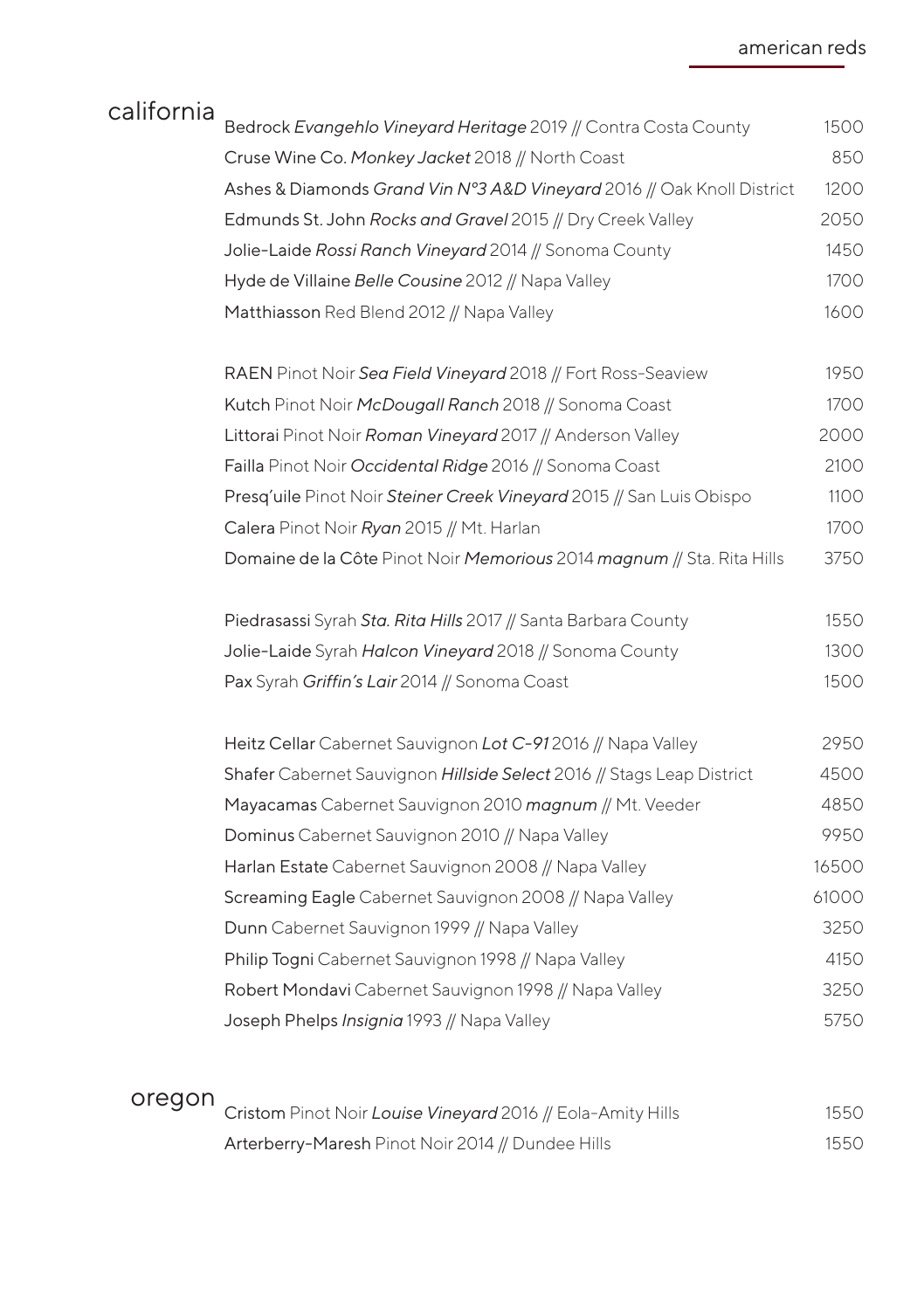## south africa

| western cape | Duncan Savage Thief in the Night 2019          | 1000  |
|--------------|------------------------------------------------|-------|
|              | cape south coast<br>Lismore Syrah Reserve 2017 | 1100. |
| bot river    | Gabriëlskloof Syrah Whole Bunch 2019           | 600.  |

## australia

| barossa        | Ruggabellus Grenache Timaeus 2015                | 1250 |
|----------------|--------------------------------------------------|------|
|                | An Approach to Relaxation Grenache Sucette 2015  | 1200 |
|                | Torbreck RunRig 2005                             | 4050 |
| adelaide hills | Murdoch Hill Pinot Meunier The Surrey 2016       | 1150 |
| mclaren vale   | d'Arenberg The Ironstone Pressings 1998          | 1750 |
| heathcote      | Jasper Hill Shiraz Emily's Paddock 2006          | 2250 |
| yarra valley   | Timo Mayer Pinot Noir Bloody Hill 2020           | 1050 |
| canberra       | Clonakilla Shiraz O'Raida 2014                   | 1300 |
| tasmania       | Pooley Pinot Noir Butcher's Hill 2019            | 1500 |
| chile          | Leonardo Erazo Pais La Resistencia 2019 // Itata | 1000 |
|                | Pedro Parra Cinsault Trane 2018 // Itata         | 1450 |
| argentina      | Chacra Pinot Noir Sin Azufre 2020 // Patagonia   | 1250 |